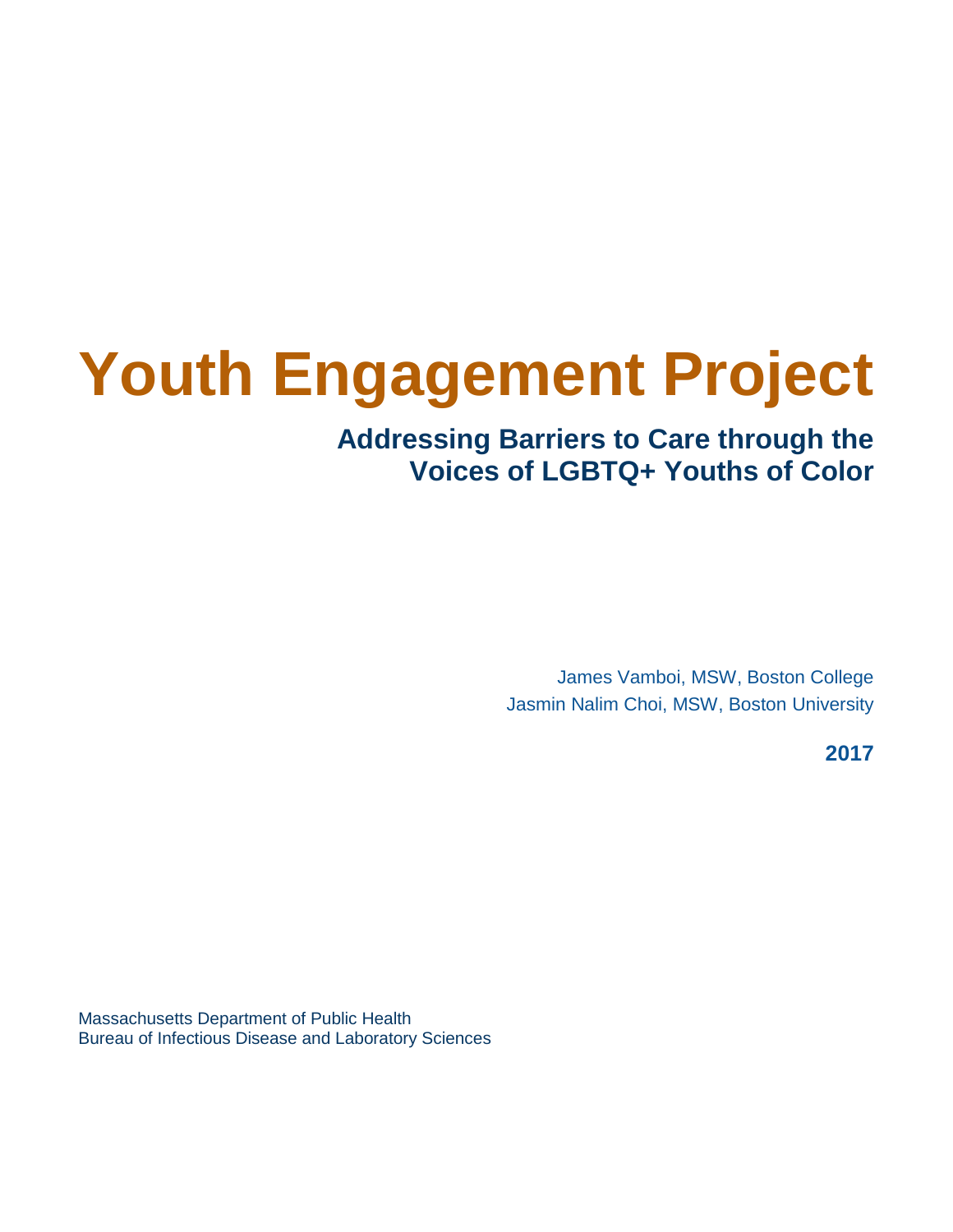# **Table of Contents**

|                 | $\overline{2}$          |
|-----------------|-------------------------|
|                 | 3                       |
|                 | $\overline{\mathbf{3}}$ |
|                 | 4                       |
| <b>Findings</b> |                         |
|                 | 5                       |
|                 | 8                       |
|                 | 9                       |
|                 | 15                      |
|                 | 16                      |
|                 | 17                      |
|                 | 18                      |
|                 | 19                      |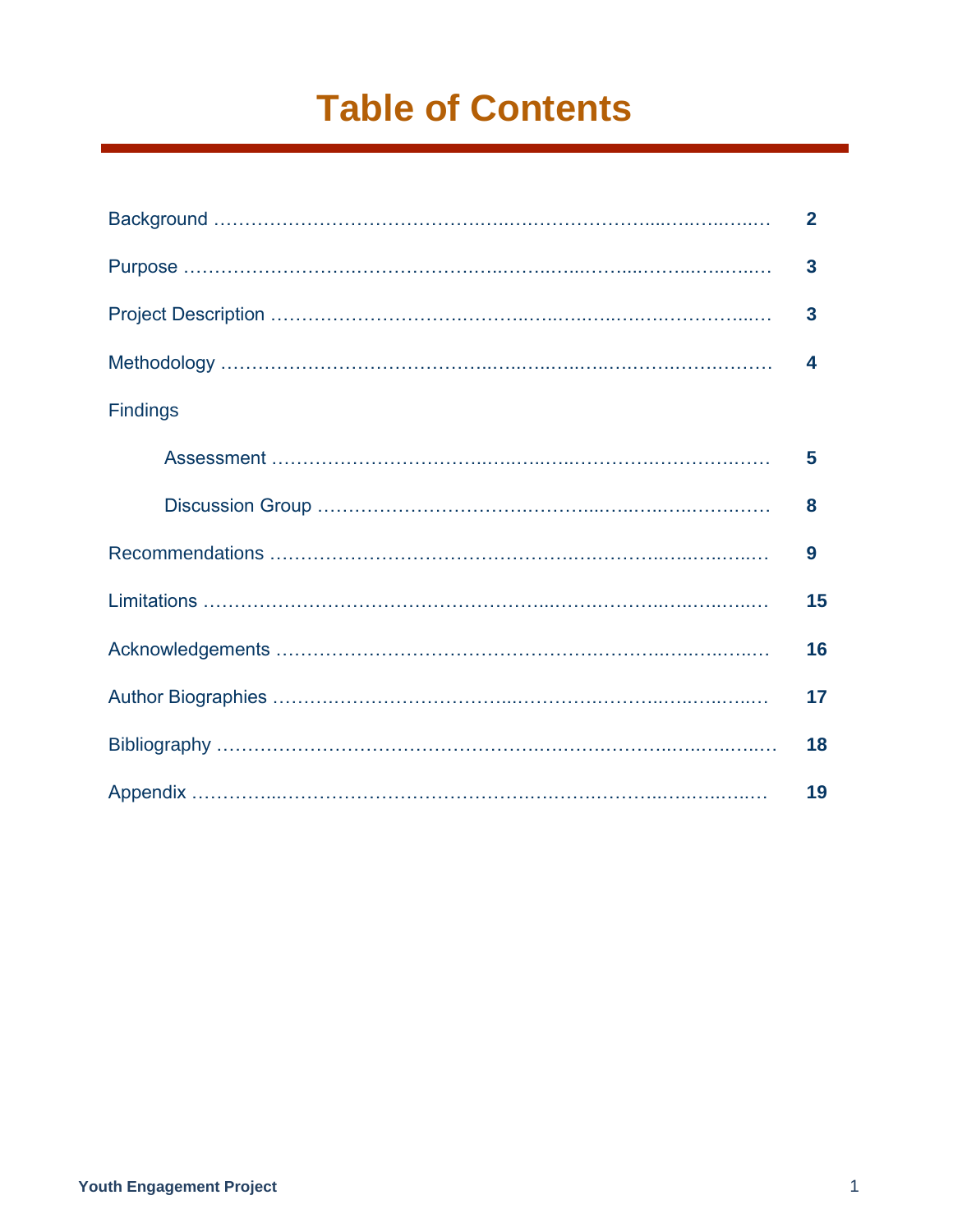# **Background**

Massachusetts Department of Public Health (DPH), Justice Resource Institute Health (JRI Health), and Connect 2 Protect (C2P) Coalition are developing a community engagement project on HIV/AIDS prevention among LGBTQ youths. This project centers around young voices from the community through an assessment and series of discussions around youth access to infectious disease prevention and treatment, and access to PrEP. According to the Center for Disease Control, youths aged 13 to 24 diagnosed with HIV in 2014, 80% (7,828) were gay and bisexual males. Of those newly diagnosed young gay and bisexual males, 55% (4,321) were black, 23% (1,786) were Hispanic/Latino, and 16% (1,291) were white (CDC, 2015). Particularly, LGBTQ youths of color face more challenges and risks as evidenced by the racial justice framework and systemic racism.

More specific to Massachusetts, the data from the Office of HIV/AIDS in Massachusetts Department of Public Health reports an increase in the number of newly diagnosed HIV infections among men who have sex with men (MSM) under the age of 30 years. Among all the newly diagnosed HIV infections among MSM who are under 30, the proportion of youth group under 30 years old has increased from 21% in 2004 to 41% in 2014 (MDPH, 2016). Unlike their White counterparts, the Black and Hispanic/Latino youths MSM from age 13 to 24 years old had higher HIV infection diagnosis when compared to the older generation (MDPH, 2016). According to the Massachusetts Youth Risk Behavior Survey (MYRBS), multiracial youths and Latino youths are more likely to identify as LGBTQ or have same-sex contact. With around 12.5% of Multiracial, 12.2% of Latin American, 9% of Black, 8.8% of White, and 8.1% of Asian youths, these numbers show that intersecting identities with race, gender, and sexual orientation should be acknowledged in HIV/AIDS prevention model (Massachusetts Commission on LGBTQ Youth, 2016).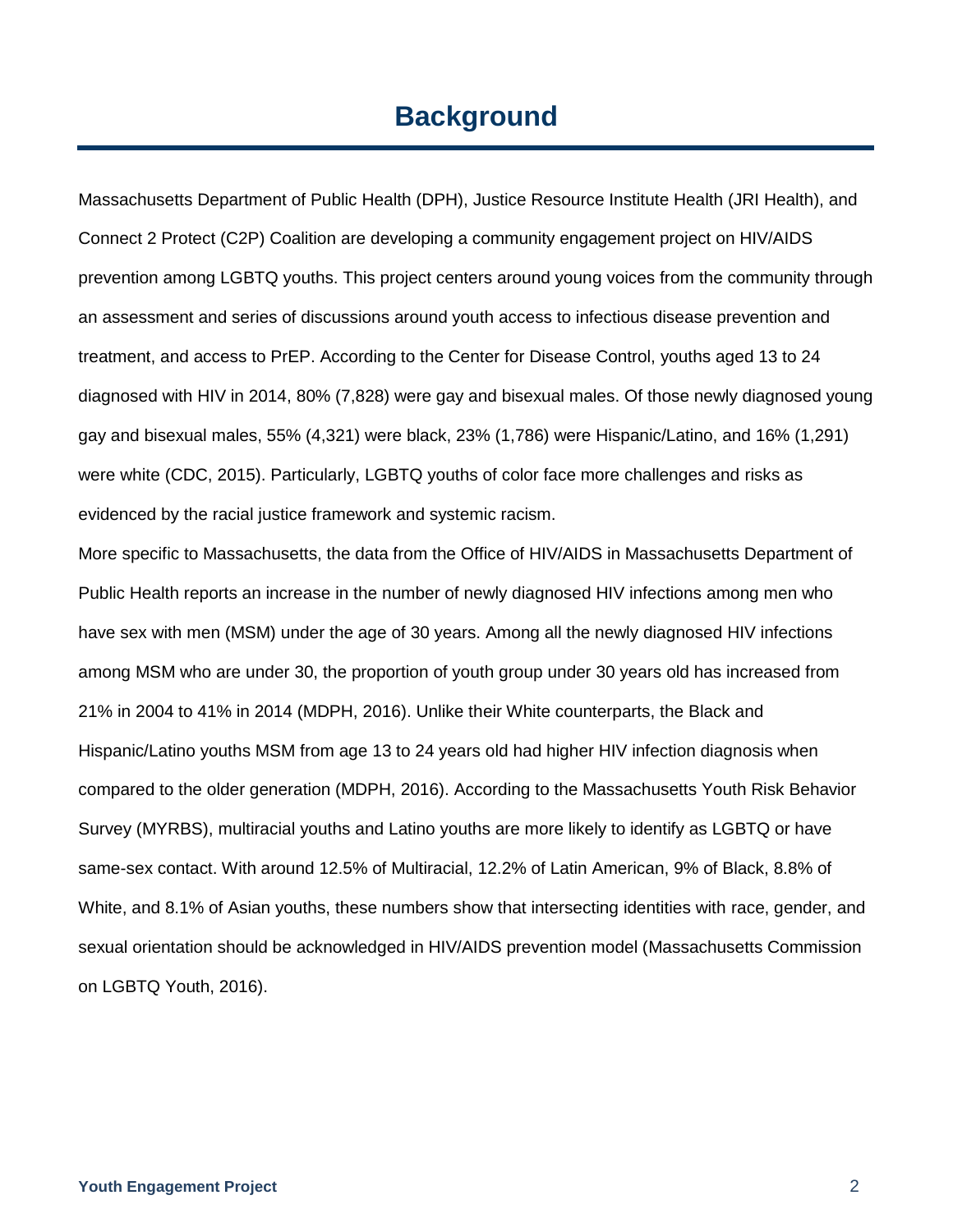# **Purpose**

This youth engagement project aims to utilize the feedback and recommendation of constituents around access to PrEP and infectious disease prevention and treatment. The partnership with these communitybased organizations and youths will provide a more comprehensive approach to the community engagement project. By collaborating with the established institutions that work with LGBTQ youth population, the recruitment and facilitation of these discussions will be productive, impactful, and organized. Moreover, the experience of LGBTQ youths of color brings focus to racial justice framework, which incorporates the awareness and prevention model to address the systemic racism that further marginalizes LGBTQ community. Finally, this project addresses LGBTQ health through the social determinants of health framework by engaging with a target group that has a higher prevalence and risk (CDC, 2015).

# **Description**

This project engages Black and Hispanic LGBTQ youths and young adults between the ages 13 to 24. The series of three discussions with 5-8 LGBTQ youths of color in each group will start from February 6 and conclude on March 26. The discussions will be facilitated by these two interns at each of the agency sites along with the provided refreshments and meals by DPH. The discussions centered around three major inquiries: needs and experiences related to health access, sexual health, and what culturally inclusive health care looked like in Boston. The well-structured topics and questions probed and elicited thoughtful responses, led to new insights and reflections, and generated productive discussions among young participants. The findings on this report call for more inclusive and progressive change to LGBTQ+ health care in the greater Boston area, especially for youths of color.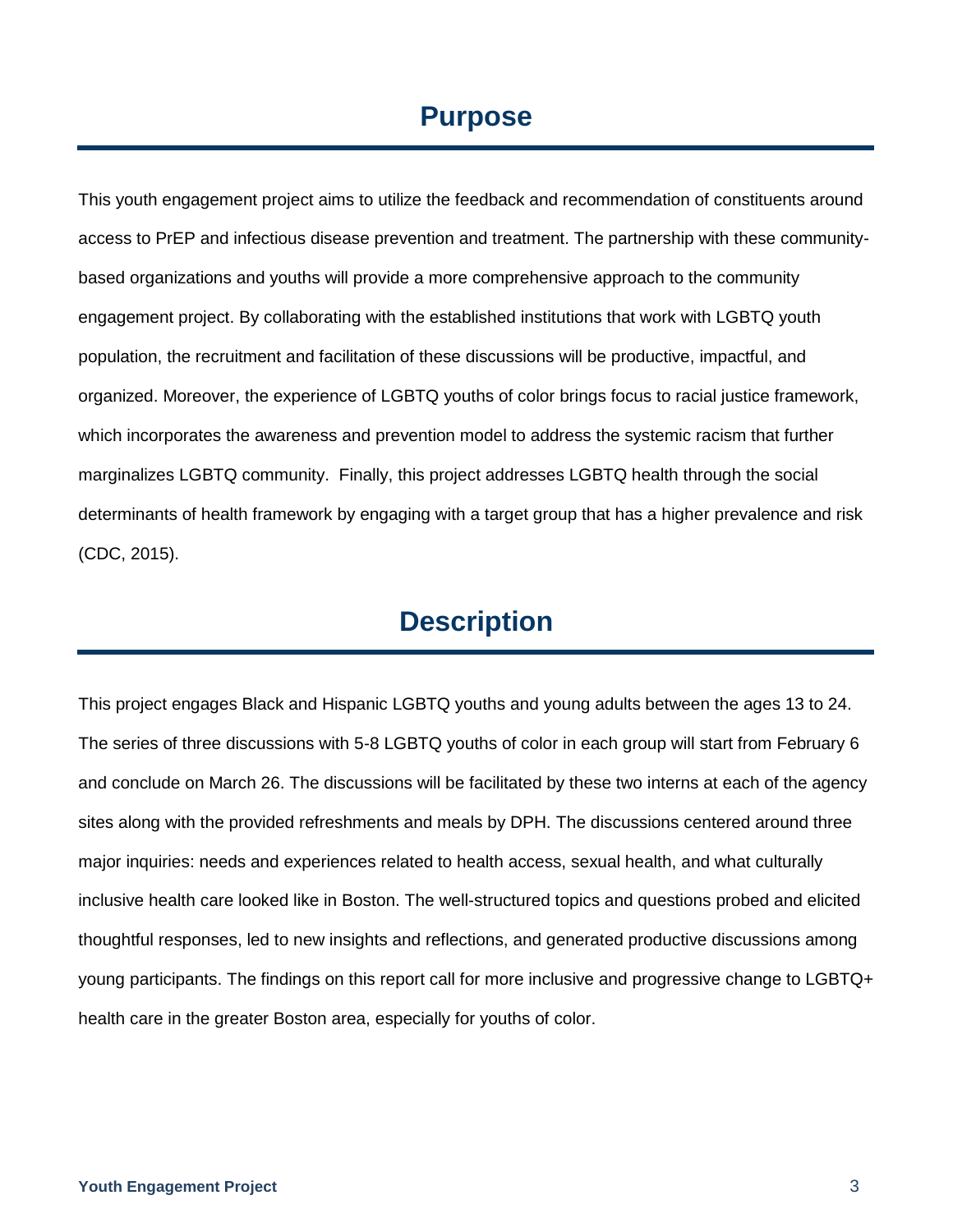# **Methodology**

This assessment integrated the quantitative and qualitative methods for a mixed method approach. This approach was necessary in order to acquire a full understanding of barriers and needs among LGBTQ youth community. The quantitative method was the Google survey form, which provided a secured platform for questionnaires and responses. The survey was advertised on Facebook via two social groups: Queer Exchange and Queer Exchange POC (People of Color). The groups cater specifically to the LGBTQ community in Boston and are hubs for information related to the LGBTQ experience. Furthermore, the community partner sites send out the survey to their memberships. Those two processes were the primary quantitative approaches for distributing the questionnaire, which provided the bulk of the data. The online assessments on google survey forms were available from March 30, 2017, to April 25, 2017.

The qualitative method consisted of two group discussions with the community partners GLASS and BAGLY at their respective locations. The youth participants joined the discussion with the facilitators for an hour. To create friendlier and casual atmosphere, the dinner was provided for the youth members prior to the discussion. The discussion with GLASS members took place on April 19 and BAGLY discussion took place on April 21. During these discussions, LGBTQ youths of color will be guided with four structured questions: *(1) What do you think are current barriers? (2) What are your experiences? (3) Can you recommend sustainable strategies for access? (4) Can you recommend strategies for retention in care for young people?* Along with these questions, further discussion revolved around topics of PrEP, and infectious disease prevention and treatment.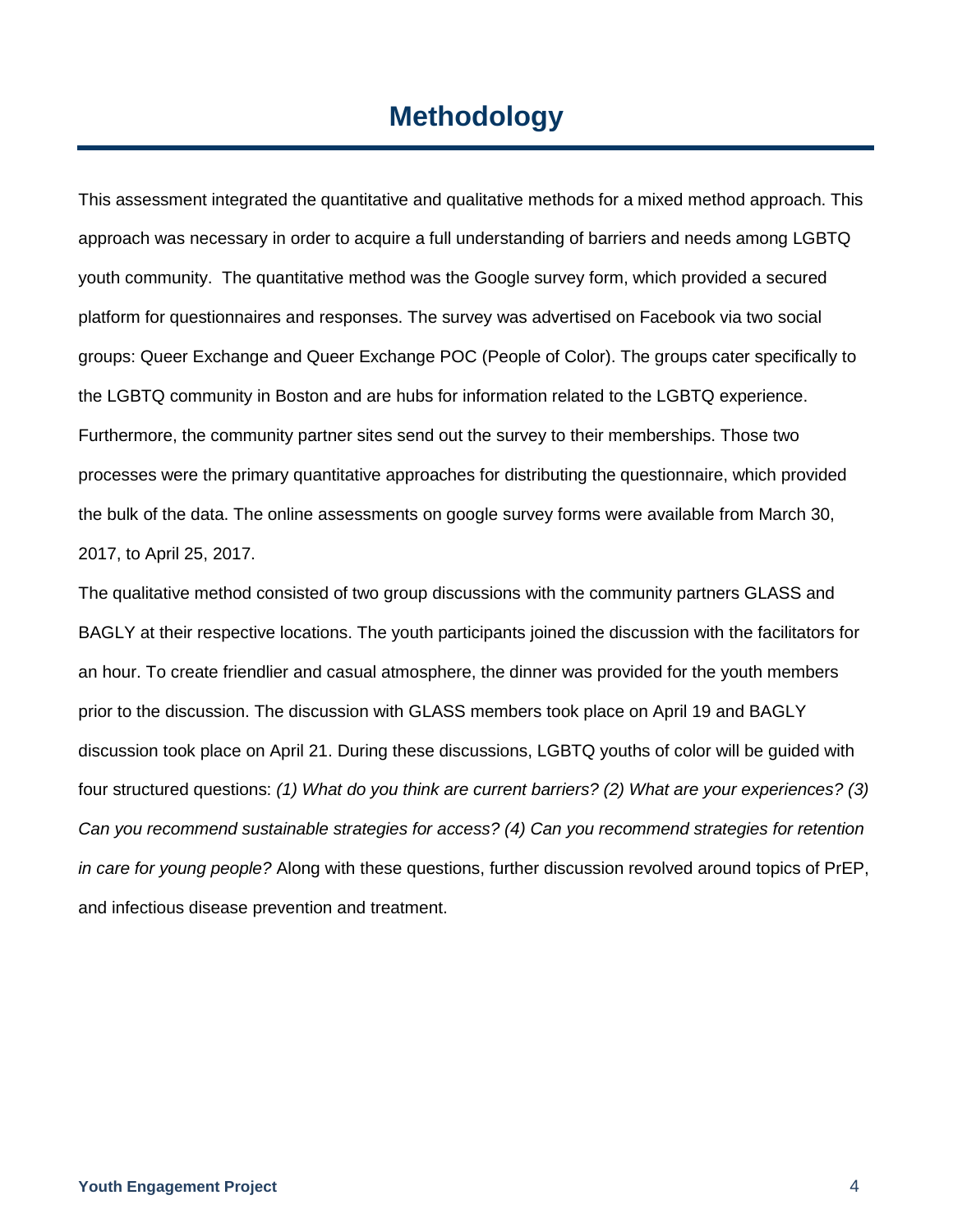### *Online Assessment*

#### *Characteristics:*

The online assessment yielded 56 responses. Characteristics of the study respondents are shown in Table 1. The average age of the respondents was 21 years old (range =  $17 - 28$ , SD = 2.55). The majority of respondents were cis-woman (45%) and people of color (59%). Their sexual orientations varied widely from gay (13%), queer (38%), bisexual and pansexual (23%). Respondents were asked to rate their health as excellent, very good, good, fair, or poor. The majority positively rated their health as good (48%) and very good (30%).To assess their health service utilization, respondents were asked about the time they were last seen by the doctor. The majority (88%) of the respondents were seen by the providers less than a year ago. Most (80%) of the respondents reported that their provider's race was White. Due to the small number of responses of Black (N=22) and Hispanic (N=11), the following results are aggregated to combine racial minority groups as "people of color" group to compare to their White counterparts. The small statistical sample size may reduce the power of a study and increases the margin of error. Thus, the

| Table 1. Respondent characteristics (N=56) |                     |            |  |
|--------------------------------------------|---------------------|------------|--|
| Variable                                   | Mean (range, SD)    | Percentage |  |
| Age                                        | 21.25 (17-28, 2.55) |            |  |
| Race                                       |                     |            |  |
| Non-Hispanic White                         |                     | 41%        |  |
| Black, Hispanic                            |                     | 39%        |  |
| Gender                                     |                     |            |  |
| Transgender                                |                     | 18%        |  |
| Cis Man                                    |                     | 16%        |  |
| Cis Woman                                  |                     | 45%        |  |
| Genderqueer                                |                     | 9%         |  |
| Sexual orientation                         |                     |            |  |
| Gay                                        |                     | 13%        |  |
| Bisexual, pansexual                        |                     | 23%        |  |
| Queer                                      |                     | 38%        |  |
| Lesbian                                    |                     | 5%         |  |
| Straight                                   |                     | 7%         |  |
| Perceived-Health                           |                     |            |  |
| Excellent                                  |                     | 7%         |  |
| Very Good                                  |                     | 30%        |  |
| Good                                       |                     | 48%        |  |
| Fair                                       |                     | 9%         |  |
| Poor                                       |                     | 4%         |  |
| <b>Health Service Utilization</b>          |                     |            |  |
| Less than a year ago                       |                     | 88%        |  |
| 1 to 2 years                               |                     | 11%        |  |
| 2 to 5 years                               |                     | 2%         |  |
| Race of the provider                       |                     |            |  |
| White                                      |                     | 80%        |  |

statistical analysis below is not conducive to establishing statistical significance.

#### **Youth Engagement Project** 5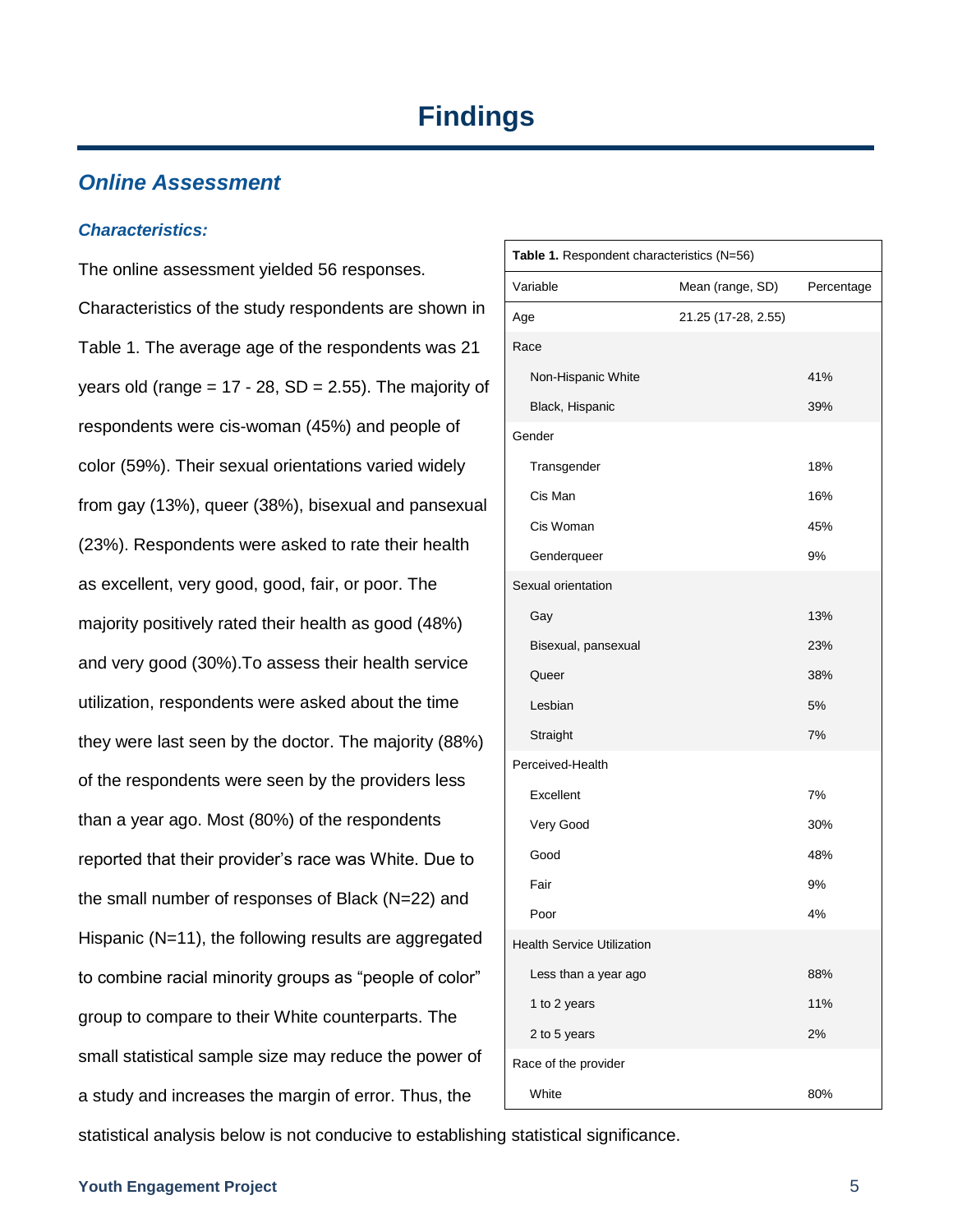#### *Healthcare Experience:*

Table 2 shows the results of the respondents' reports of their health care interactions compared to their racial groups. These perceived variables were examined to support the assumption that LGBTQ youths of color have more difficult experiences in healthcare setting than their White counterparts. Both groups

| Table 2. Respondents' reports of their health care interactions by racial group |                   |                             |                              |
|---------------------------------------------------------------------------------|-------------------|-----------------------------|------------------------------|
| Perceived characteristics                                                       | White<br>$(N=23)$ | People of color<br>$(N=33)$ | P-value<br>$(\alpha = 0.05)$ |
| Provider's awareness of community issues                                        |                   |                             |                              |
| Positive                                                                        | 30%               | 42%                         | 0.36                         |
| Neutral                                                                         | 26%               | 24%                         | 0.86                         |
| Negative                                                                        | 22%               | 24%                         | 0.86                         |
| Experience with office                                                          |                   |                             |                              |
| Listened, responded                                                             | 78%               | 82%                         | 0.71                         |
| Disrespected, ignored                                                           | 22%               | 18%                         | 0.71                         |
| Safety in health care setting                                                   |                   |                             |                              |
| Often                                                                           | 30%               | 42%                         | 0.36                         |
| Sometimes                                                                       | 61%               | 39%                         | 0.10                         |
| Rarely                                                                          | 9%                | 18%                         | 0.34                         |
| Had to teach providers about LGBTQ+                                             |                   |                             |                              |
| Yes                                                                             | 22%               | 21%                         | 0.93                         |
| <b>No</b>                                                                       | 43%               | 55%                         | 0.37                         |

reported a wide variety of their experience with provider's awareness of community issues, such as gentrification, trauma, policing and transportation limitations. Most answered positively (White=30%, POC=42%), but the negative responses were also present (White=22%, POC=24%). Both groups (White=22%, POC=18%) reported some negative experiences with the office (such as feeling disrespected or ignored), although the majority respondents

reported positive interactions with the office. Although not statistically significant (p-value=0.1), less LGBTQ youths of color (39%) reported that they sometimes felt safe (White=61%) in health care setting compared to their White peers. More than one out of five respondents from both White and POC groups had to teach their providers about LGBTQ+ issues to get appropriate care (White=22%, POC=21%).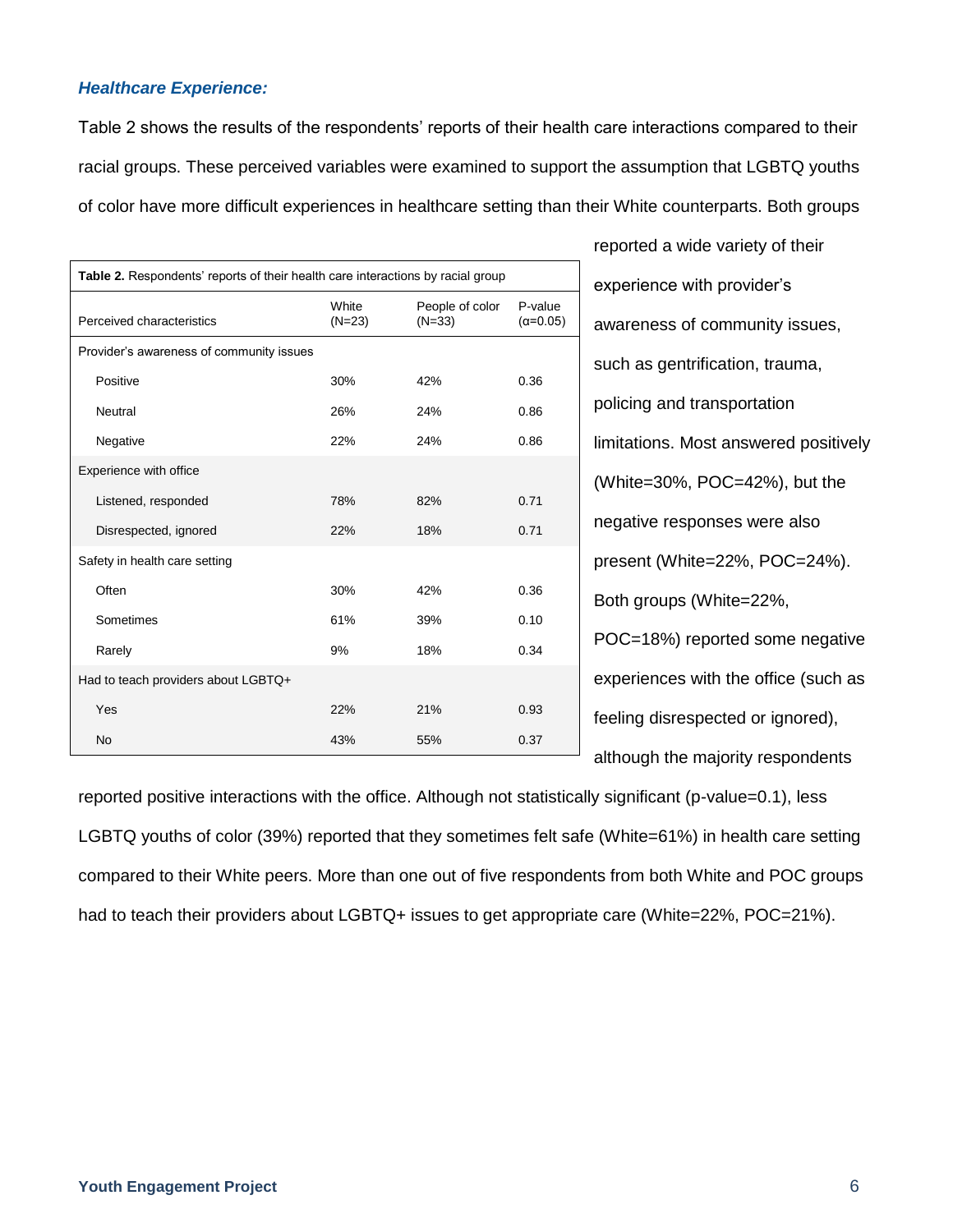#### *Sexual Health:*

greater STI positive status

As shown in Table 3, the sexual health traits were compared between the LGBTQ White youths and LGBTQ youths of color. It is worth noting that there are still many youths in greater Boston area that have not been tested in their lifetime. Also, the majority of respondents of color (67%) had their HIV and STI testing less than a year ago (White=43%). For the test results, LGBTQ youths of color had significantly

(White=0%, POC=24%). Both groups reported that only 9% of them were recommended PrEP by their providers. However, none of the White respondents were using PrEP while 6% of the respondents of color were using PrEP. Most respondents reported that they are not taking PrEP because they are: (1) in low-risk circumstances, and (2) are in a committed relationship and trust their partners. LGBTQ youths of color were more likely to report that they are not taking PrEP because of affordability issue compared to their White

| Table 3. Respondents' reports of sexual health by racial group |                      |                             |                              |
|----------------------------------------------------------------|----------------------|-----------------------------|------------------------------|
| Sexual health characteristics                                  | White<br>$(N=23)$    | People of color<br>$(N=33)$ | P-value<br>$(\alpha = 0.05)$ |
| Last HIV and STI testing                                       |                      |                             |                              |
| Less than a year ago                                           | 43%                  | 67%                         | 0.07                         |
| 1 to 2 years                                                   | 22%                  | 16%                         | 0.57                         |
| 2 to 5 years                                                   | 9%                   | 0%                          | 0.08                         |
| More than 5 years ago                                          | 4%                   | 0%                          | 0.24                         |
| Never                                                          | 22%                  | 18%                         | 0.71                         |
| Positive results                                               |                      |                             |                              |
| <b>HIV</b>                                                     | 4%                   | 6%                          | 0.74                         |
| Other STI                                                      | $0\%$                | 24%                         | 0.01                         |
| PrEP                                                           |                      |                             |                              |
| Recommended PrEP by their providers                            | 9%                   | 9%                          | 1                            |
| Reported using PrEP                                            | 0%                   | 6%                          | 0.23                         |
| Reasons for not taking PrEP                                    | (multiple responses) |                             |                              |
| I am at a low risk circumstances                               | 17                   | 13                          |                              |
| In a committed relationship and trust my partner               | 9                    | 8                           |                              |
| Condoms protect me from other STI                              | 3                    | 8                           |                              |
| I don't want to take a pill everyday                           | 2                    | 8                           |                              |
| Can't afford it, no insurance coverage                         | 3                    | 6                           |                              |
| Don't want others to find out                                  | 2                    | 0                           |                              |

peers (White=3, POC=6). LGBTQ youths of color were more likely to report that they are not taking PrEP because they do not want to take a pill every day compared to their White peers (White=2, POC=8). More, LGBTQ youths of color reported that they are not taking PrEP because condoms protect them from other STI (White=3, POC=8). Few LGBTQ White youths reported that they are not taking PrEP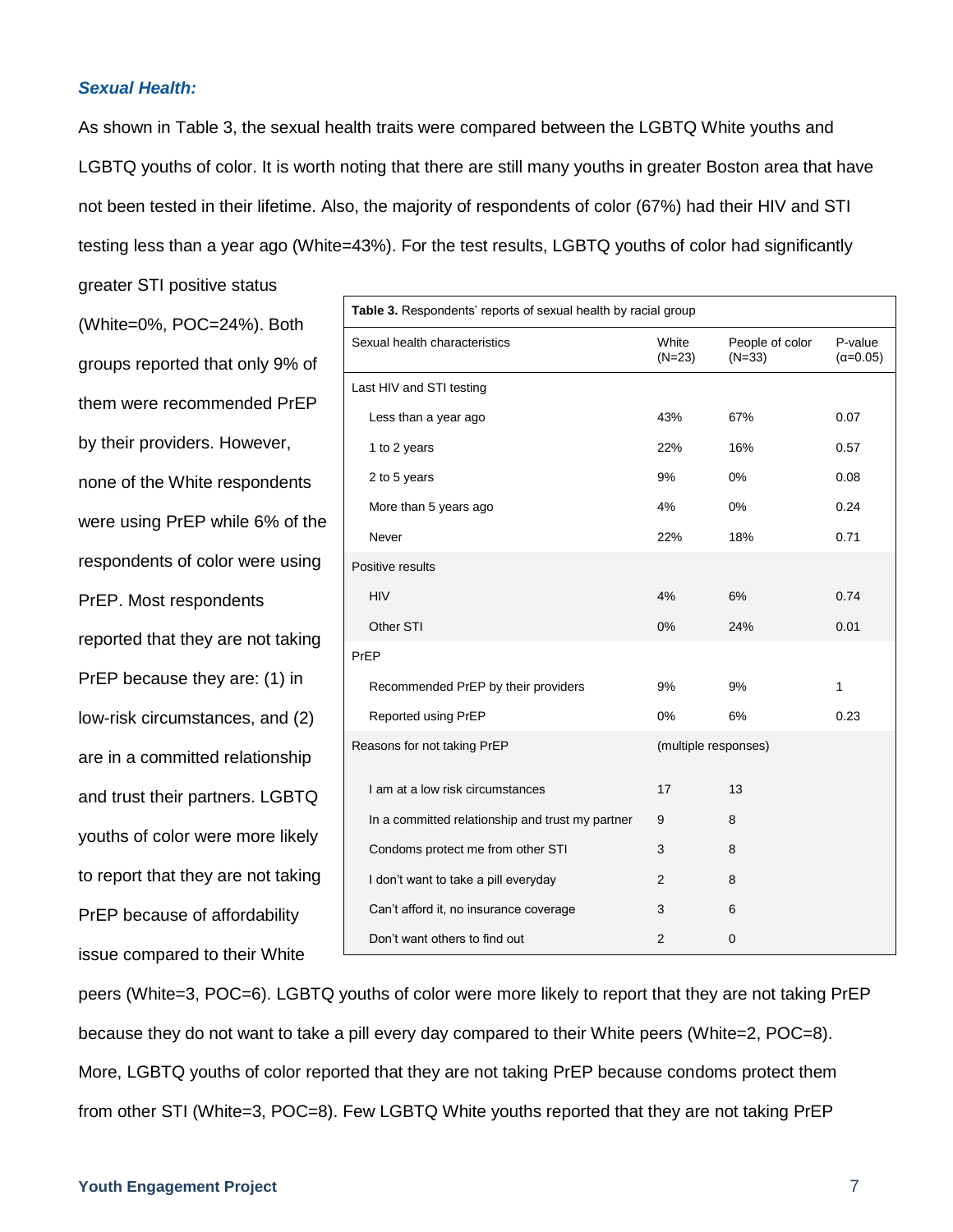because they do not want others to find out while none of the respondents of color reported that same reason (White=2, POC=0).

### *Discussion Groups*

The qualitative findings are based on the responses from a group of 15 LGBTQ youth participants. At GLASS, the discussion group composed of six youths of color. At BAGLY, there were six youths of color and three White youths. All the participants from both groups are LGBTQ community members in greater Boston area. The following quotes are salient key themes that came from the discussion group conducted at each site with the youth members.

#### *Validation and Respect:*

A number of participants shared their frustrations around a lack of validation and respect from health care professionals in general. Some youths tended to feel dismissed about their health concerns from the providers:

*"I know what I am talking about because it's my body"* 

*"People need to listen to what I am saying and make me feel validated"* 

When healthcare providers do show validation and respect, they leave a positive impression:

*"My therapist asked me for preferred name and pronoun, and that really helped me"* The youth participants shared their experience of being invalidated as a patient because of their age and identity. Some youths commented on positive experiences with their healthcare providers when the providers make attempts to listen, validate, and acknowledge the patient.

#### *Stigma and Stereotype:*

Almost all participants had personal stories of how they perceived stigma in a healthcare setting. Following examples illustrate their perceived stigma and stereotype:

*"I just wish that they asked me what I'm here about without assuming."*

"*They think it's just a phase and no one takes it seriously"* 

*"You go to the hospital and you are Black effeminate then they ask directly 'oh did you have HIV testing?'"*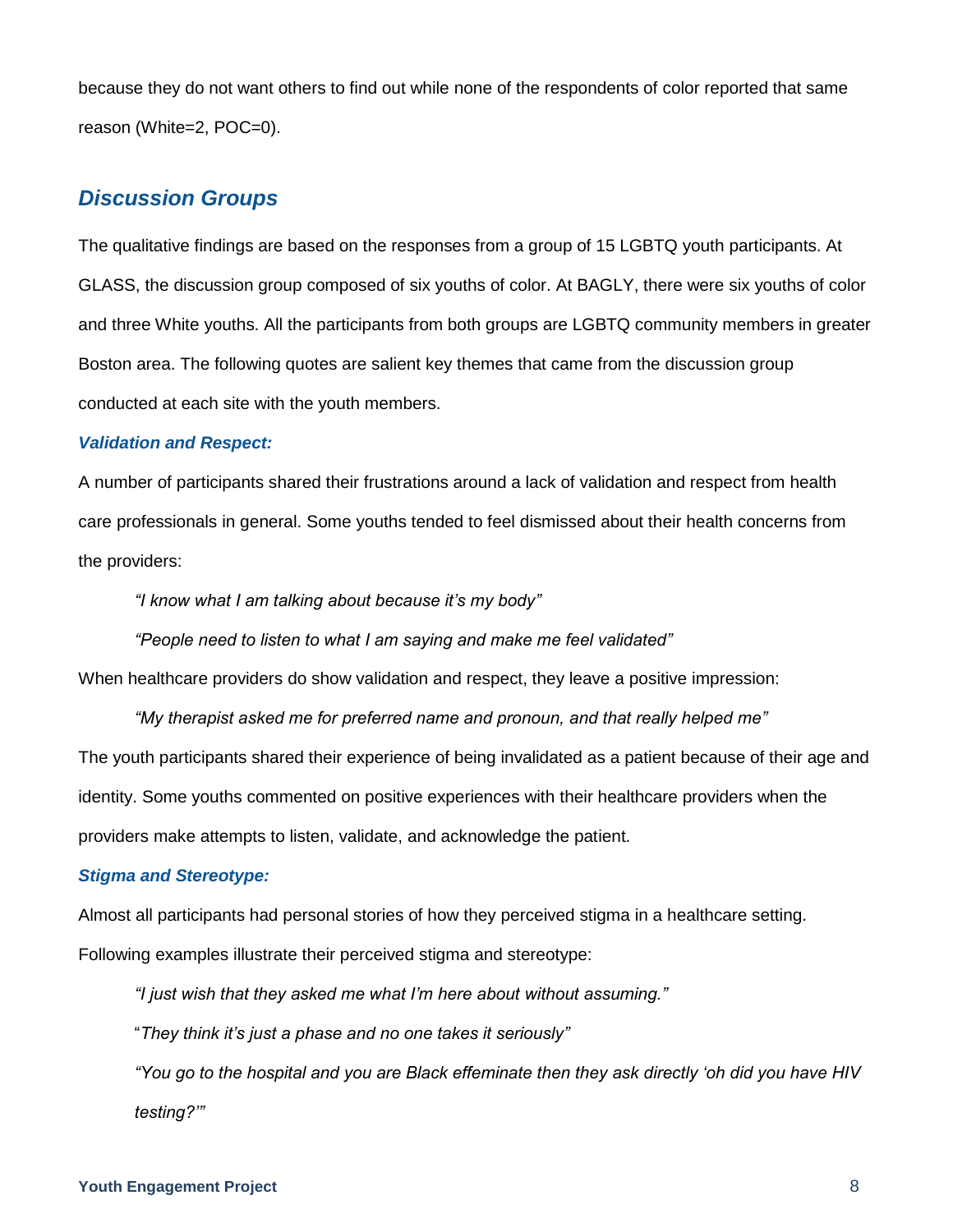Given the notable perceived experience of stigma and stereotype, many are hesitant to disclose their identity. Most youths shared a similar experience of feeling othered and stereotyped: Many revealed that these repeated events make it difficult for them to be connected to care. These tangible and vital quotes help assess the current climate and environment of health care for LGBTQ youths of color.

# **Recommendations**

The following recommendations are presented to the MDPH, Office of HIV/AIDS to advance health equity and reduce sexual health disparities among LGBTQ youths. Our approach to focus on LGBTQ youths of color produced recommendations that are culturally and racially inclusive for this population. The recommendations presented in this report are based on the in-depth information, feedback, and insight from individual experience and mutual feelings shared during the group discussions.

### Recommendation 1: *Incorporate LGBTQ+ inclusive resources in the clinical care setting*

The most salient issue illustrated when the youths discussed inclusivity in healthcare settings was gender, and specifically fear of being misgendered by their healthcare provider. Defining their gender for themselves is particularly important because it validates their existence in the way that they see it. Validating one's gender is crucial in developing a relationship with their healthcare provider according to the youth members. The youths expressed that they were very nervous and apprehensive about the care they receive. Some youth members pointed to LGBTQ inclusive practice as a win-win situation for all:

"*Having doctor that makes me feel comfortable will make it easier for them to do their job"*

*"If I don't feel comfortable with you then I'm not going to tell you things"* 

The participants also noted that physical environment can be another factor in LGBTQ inclusive practice. Many youth members mentioned how having an LGBTQ poster or LGBTQ inclusive intake form can make a big difference. For example:

*"It was a small poster at my old PCP. 'We accept all gender and sexuality.' I decided to come out to my doctor when I saw that small poster. I saw this small card form that shows my gender and*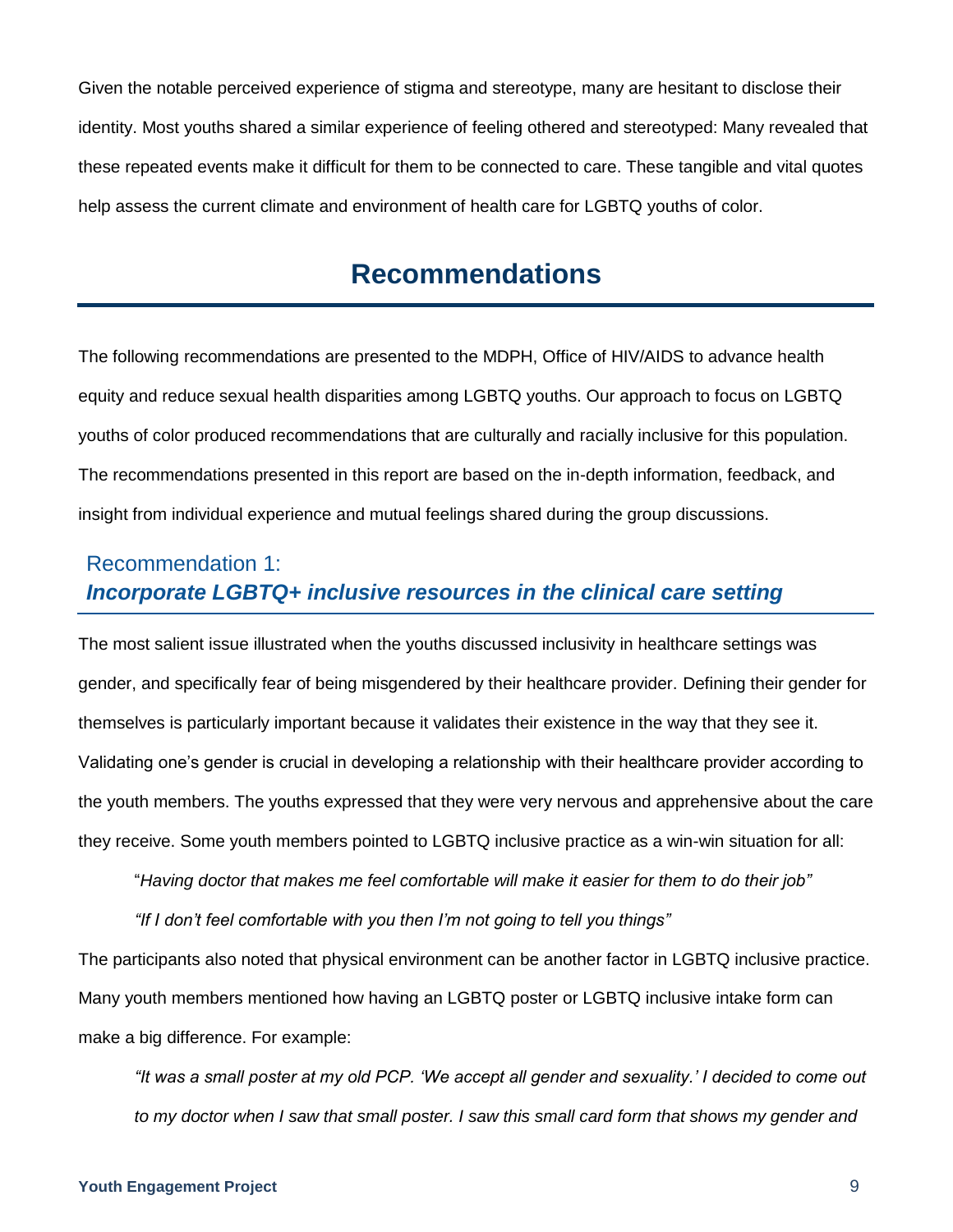*sexuality and preferred name for me to write in. That made me feel welcomed."* 

*"Preferred name and gender on their intake form makes me feel comfortable"*

*"If I were to go to the office and I see nothing related to LGBTQ, then I already feel isolated and scared that there will be an assumption about my gender and sexuality. I seriously look for those posters when I walk in."* 

Youths identified that asking and using one's pronoun and preferred name is one of many ways to validate one's LGBTQ+ identity. LGBTQ affirming illustrations in the waiting room, lobby, and other clinical settings prove to be effective in allowing youth the ability to safely open up about their gender and sexuality, which would allow a more thorough and receptive appointment.

### Recommendation 2: *Standardize and enhance the cultural competence of staff at all levels*

Youths expressed that the LGBTQ+ training is not consistent across the board. Notably, these participants highlighted their negative experiences with the non-clinical staff members, especially in the Emergency Department where it is much more fast-paced and disorderly than in the outpatient setting. For example:

*"You don't want to go to ER because they misgender and assume things about you" "You don't want the receptionists, triage nurses to misgender you and assume things about you" "Not only the clinicians should be culturally competent but security officers and other personnel besides healthcare providers"*

These examples illustrate the apparent gap in LGBTQ inclusivity training among all staff members who may come in contact with patients at any point in their visit. The youth participants pointed out that the non-clinical personnel does not have the same standard of cultural competency and cultural knowledge as healthcare providers. This gap in training and standards may provide awkward encounters, negative experiences, and unwelcoming experiences.

As for clinicians, the participants mostly had a positive experience with their primary care providers. However, few recommendations were given regarding clinical staff competency. Some commented on the heteronormativity among clinicians and lack of discussion of safe sex:

#### **Youth Engagement Project** 10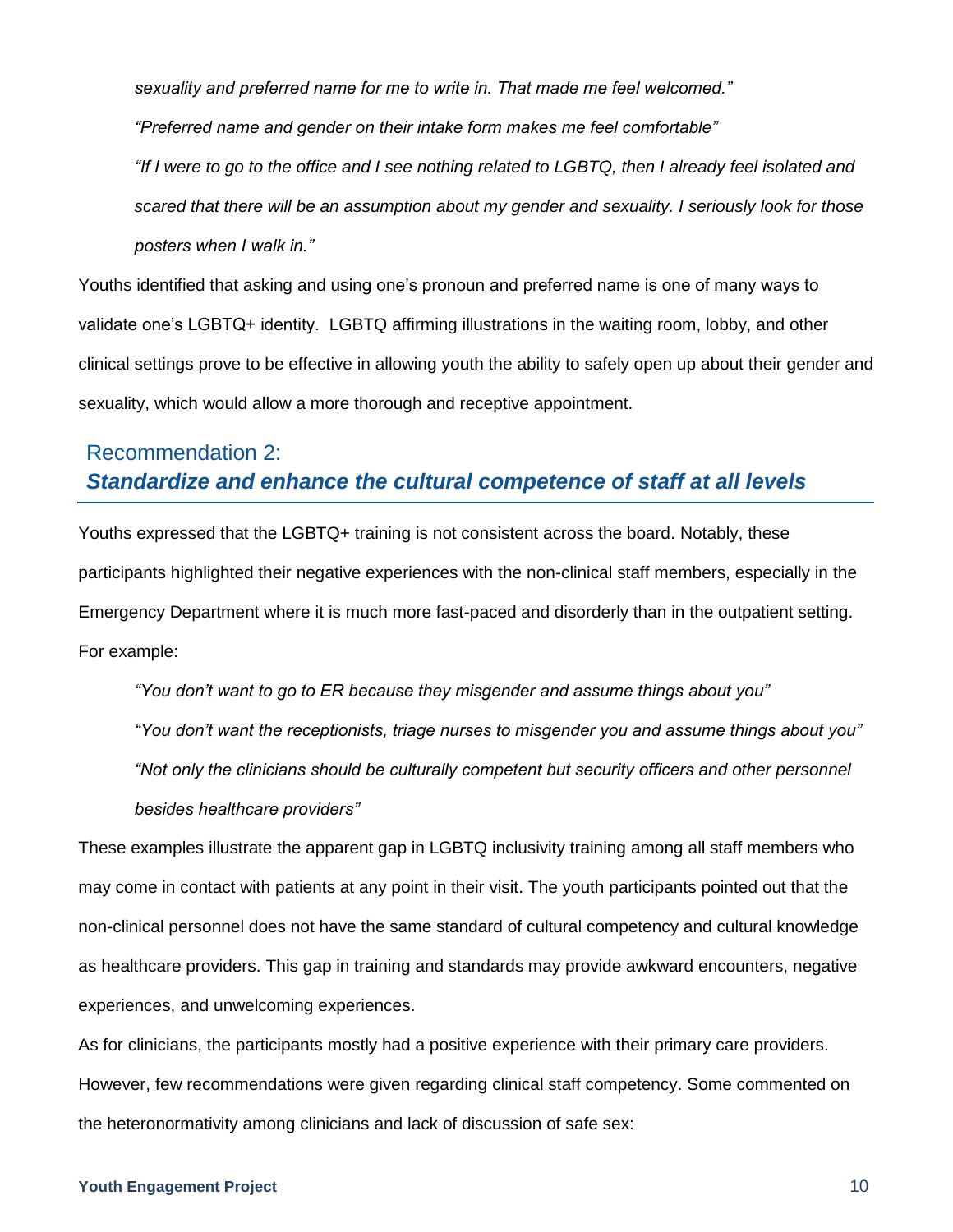*"Heterosexual assumption is still there even if your doctor talks about safe sex"* 

*"They just tested me for gonorrhea but we never talked about safe sex."* 

The participants noted that there is a gap in patient education and patient-centered care model.

### Recommendation 3: *Engage in meaningful interaction and interpersonal communication with youths in healthcare setting*

The youths want to be in control of their narrative when it comes to their gender and sexuality. When healthcare providers mimic, bring up certain topics or shift their tone in language to appear more familiar with the LGBTQ community, the youth members perceived it as inauthentic. Additionally, these shifts in tone may be based on stereotypes related to the LGBTQ community, which is singular experiences not fully reflective of the vast LGBTQ community. One youth participant recounts their experience as a Black queer person:

*"Nurses and health care providers change their demeanor when they find out you are queer...maybe they felt more comfortable to change tones (code-switching) once they know that you are gay...but it shows unprofessionalism. Why do people in upper power change once they find out if you are different? People use certain slangs to me if they find out you are queer to be more friendly...it's uncomfortable."*

Regarding communication, most youths mentioned that they are more comfortable with healthcare practitioners who were trauma-informed, client-centered, and empathetic. The following examples illustrate the importance of active listening in improving interpersonal communication:

*"I think doctors need to be more empathetic and actively listen. I felt that nurse practitioner are more good at bedside manner. Women medical professionals are more easy to talk to and they listen."*

*"As a woman of color, I feel more comfortable with women doctor because they take time to understand and listen to my concerns. I can tell who is there to help people or they just want a paycheck."*

*"Trauma-informed care is important because I had physicians not believe me when I tell them*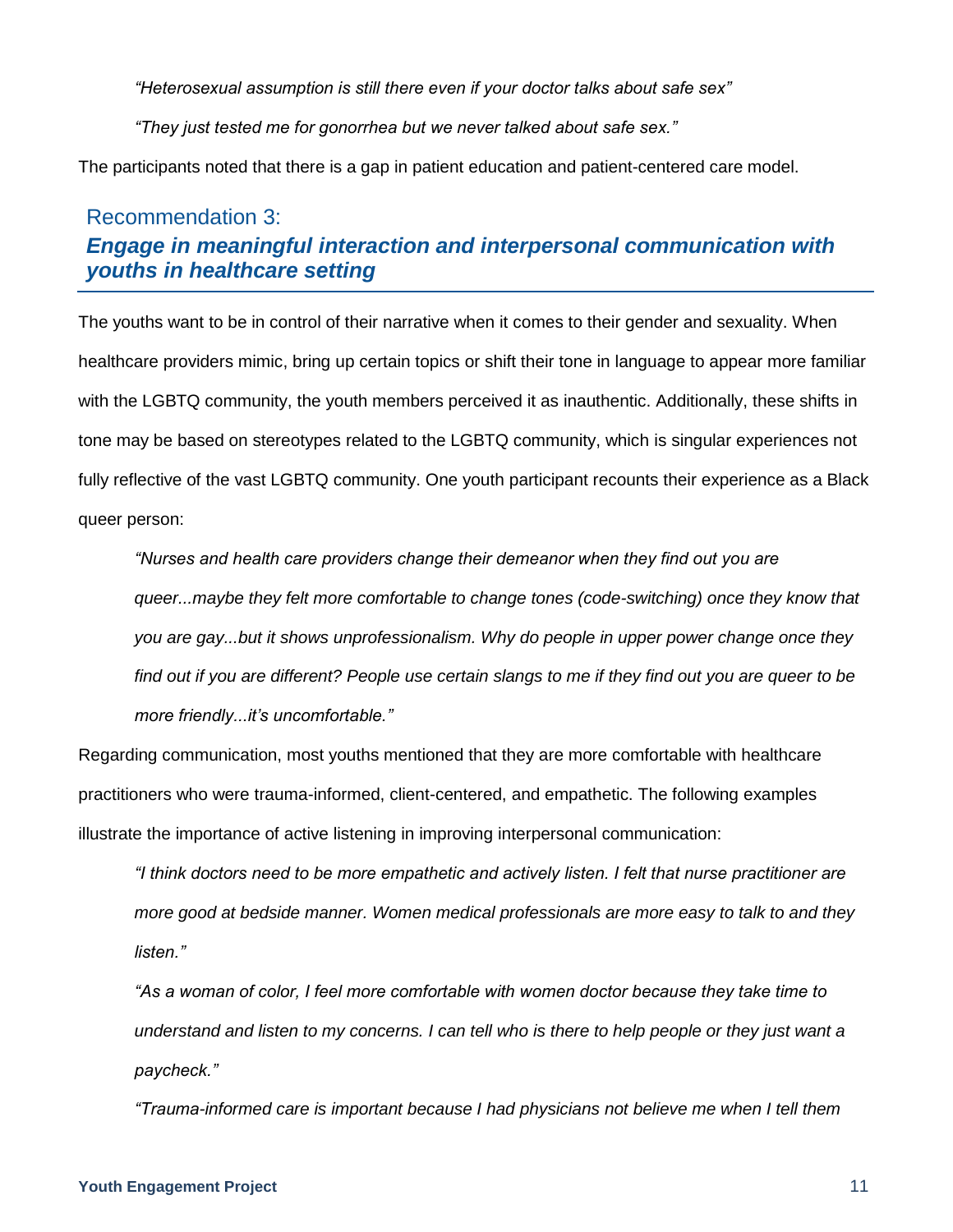#### *things."*

As evident from these quotes, the youth participants value authentic interpersonal communication skills in their patient-provider relationships. Healthcare providers need to incorporate trauma-informed care into their practice and avoid assumptions when interacting with LGBTQ youths.

### Recommendation 4: *Identify opportunities and resources to prevent and divert youth homelessness*

During the discussion, the youth members point out an apparent gap in addressing social determinants of health for LGBTQ youth community. Many youth participants shared their own experience and experience of their friends as homeless LGBTQ youths. The discussion called for an emphasis on shelter resources, but youth participants also believe that the opportunities for employment are critical. The youth members gave following examples to address homelessness among LGBTQ youth community and to develop more opportunities and resources, not just for survivability but, for sustainability:

*"Let's get homeless shelters up for LGBTQ youth of color. Let's get more job opportunities for* 

*LGBTQ youth of color. A lot of people contracting HIV is because they are escorting, working on the streets, and getting high."*

*"Health care providers specifically for homeless youths are always helpful. I'm couch surfing and they would be okay with it if I tell them that. They wouldn't be ignorant about my parents being abusive or me being homeless. Some pamphlet or poster to show that they are aware of this youth homeless issue. It makes me feel comfortable telling them about my environment. Like being homeless puts me at more risks for tuberculosis but if I can't tell them that I am homeless then it's bad for medical practice."*

The youth participants expressed that LGBTQ youths of color are at higher risk because they are forced to put themselves in risky situations due to limited economic opportunities. Many stated that jobs are prevention as a part of social determinants of health. Similar to the staff competency and inclusive environment themes, the youth participants prefer homeless-friendly and informed healthcare providers and settings.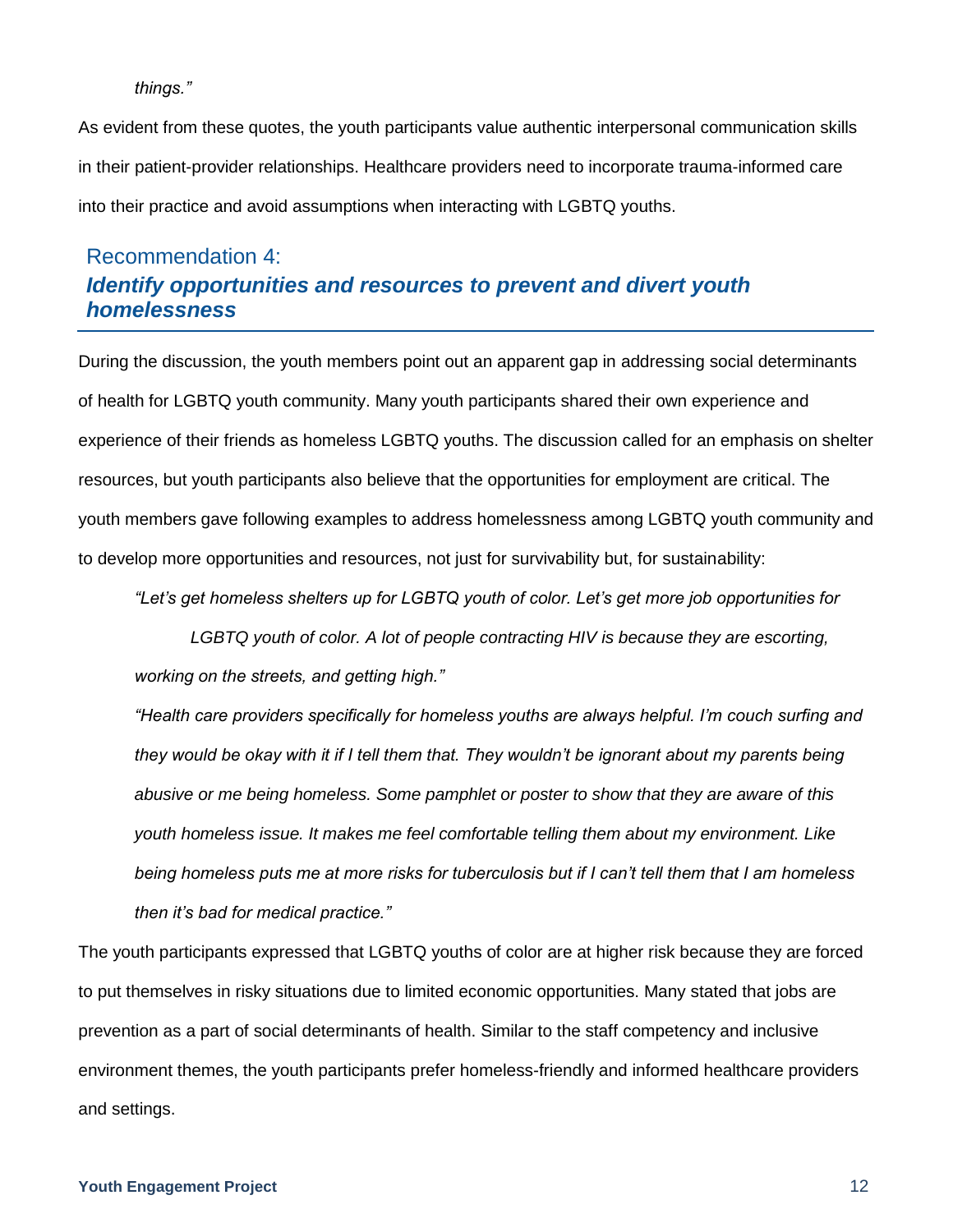### Recommendation 5:

### *Explore and provide innovative ways to educate youths on sexual health through race-positive, LGBTQ+ inclusive, and tailored practices*

PrEP is an effective tool in preventing the transmission of the HIV virus, but the youth participants from the discussion were not settled on its universal effectiveness of other sexually transmitted infections. They tended to feel that it would be more appealing to them if PrEP shielded them from other threats in addition to HIV disease. These examples illustrate the concerns youths had with the recent effort to encourage PrEP under "prevention as treatment" model:

*"I would prefer more condom ads as prevention - since it protects everything - than just pushing for PrEP."*

*"I think PrEP works but either way I'm still going to take a pill - even when I am positive or negative. Even if I do get HIV then I still have to take a pill."*

Another youth participant shared that the HIV testing and awareness campaign was not enough to actually address the stereotype and stigma that the HIV+ community faces daily:

*"I think HIV testing is already being pushed enough. There should be campaigns about stopping stigma around HIV/AIDS. There are people who would rather sit there with it and not deal with it because they do not want to come to terms with their HIV results. It's kind of like when you identify as gay and you go into this community space for LGBTQ...all you hear about is HIV, HIV, HIV… but you don't hear it elsewhere. If more people come out as HIV+ as a role model status then that's number one way to stop the stigma of HIV."* 

Additionally, they expressed that regardless of PrEP, there was not a lot of same-sex education in their public schooling. For example:

*"School needs more sex ed. I had no sex ed. It was nothing. I had one sex ed class, and it was very medical, textbook-based and technical. They need to talk about AIDS. Don't label it as gay sex but talk about anal sex and same-sex interactions."*

The youths called for practical information pertaining to sex, transmission, and prevention tailored for LGBTQ youths. The stigma surrounding gay sex is saturated with notions of HIV and death, which is not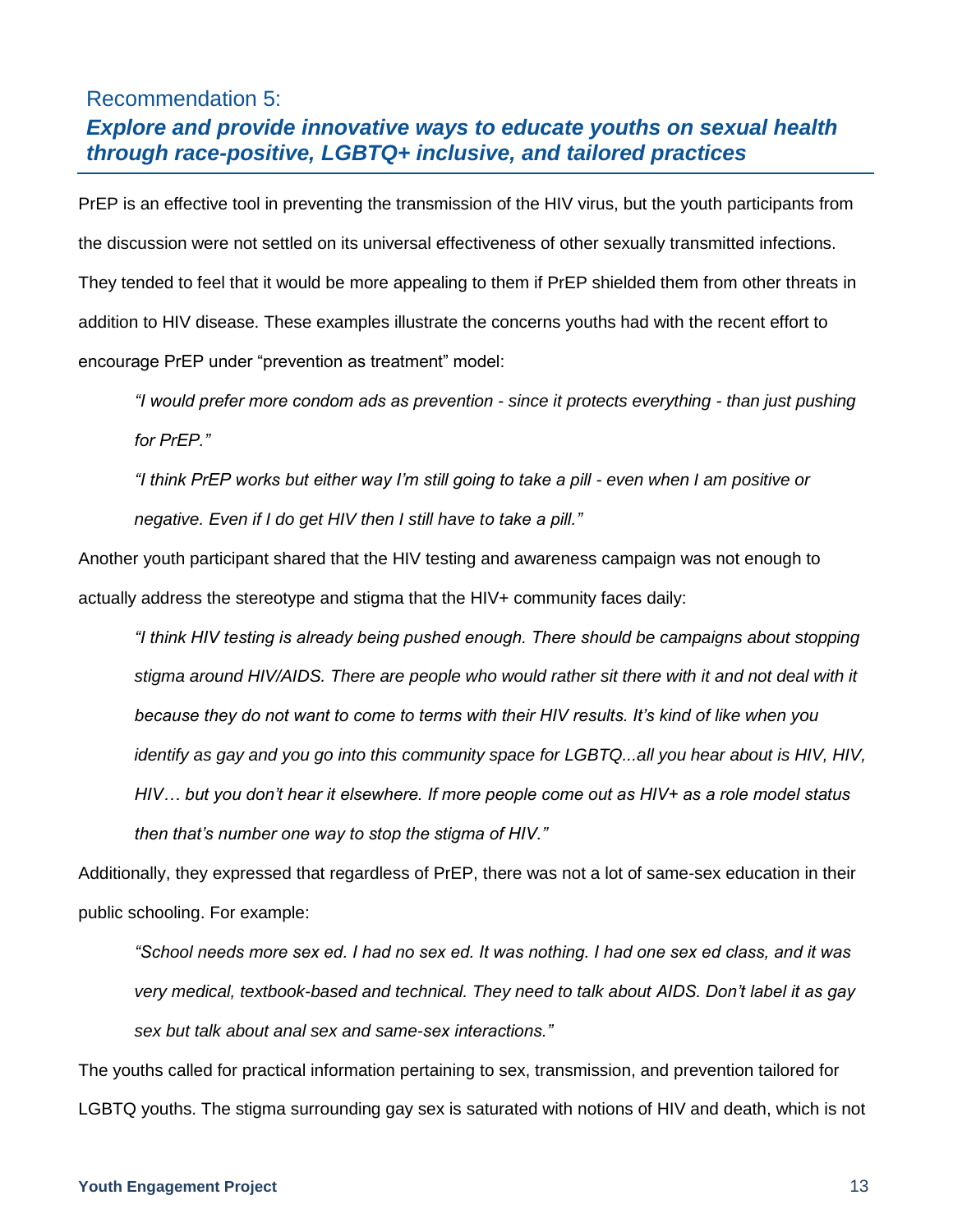the reality of the ailment, but it still prevents people from entering any type of dialogue related to it and forces youths to figure it out on their own.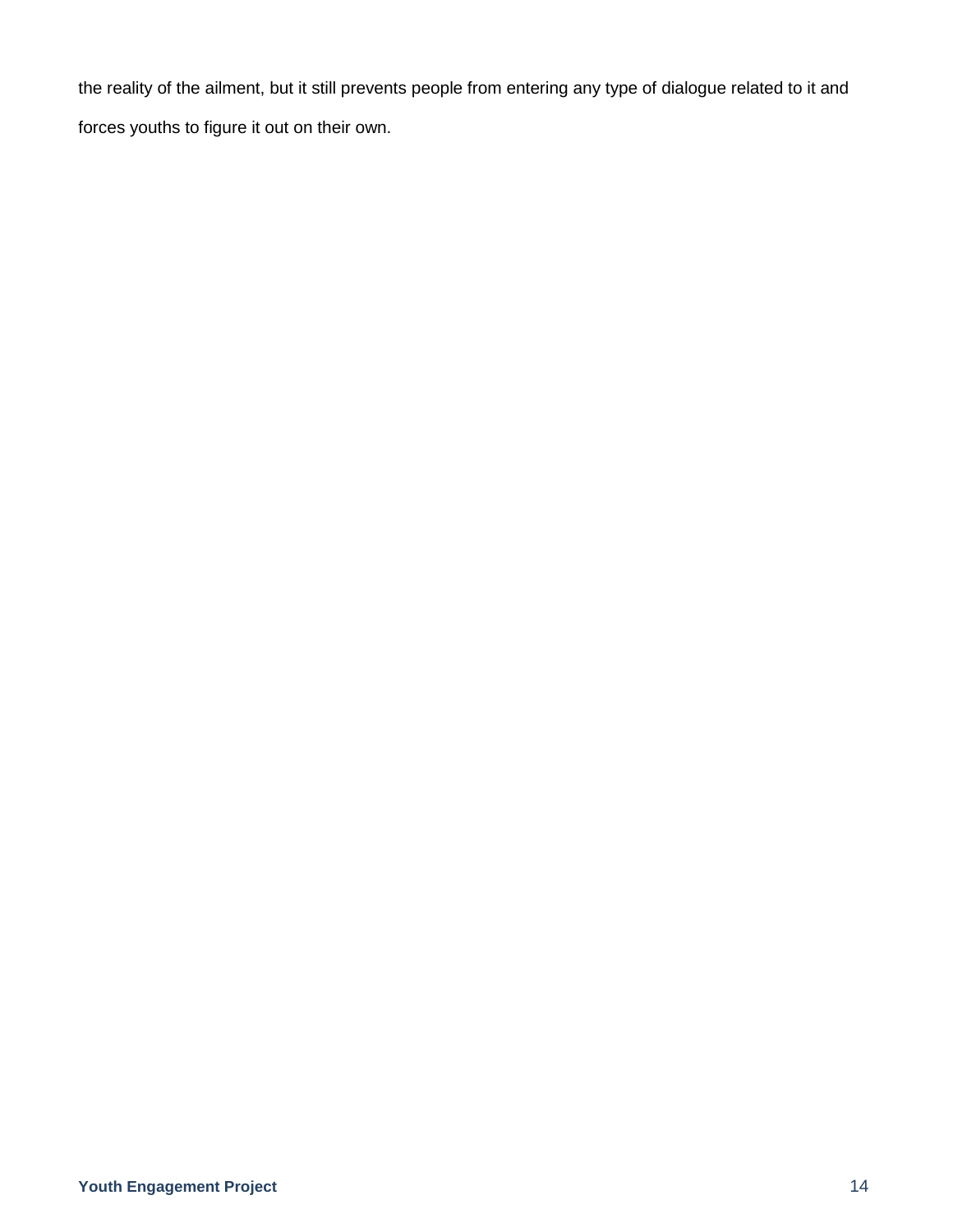# **Limitations**

It is important to note some of the limitations of this project from the methodological and implementation point of view. First, the funding for this project was limited. A monetary compensation would have been another way to thank the youth participants for their time and create incentives for greater participation. Second, the small sample size in the quantitative assessment made it difficult to find significant relationships from the data. As a result, the low number of respondents limited the validity, rigor, and significance of the data and statistical testing. Due to the lack of sizable representative of certain groups, the results of the findings are generalized. For example, there were more women respondents than men, which skewed the data on PrEP questions. There was no group differentiation within the transgender group, such as transmen and transwomen, due to the limited number of responses. Third, the selfreported data for both quantitative and qualitative research may contain potential sources of bias. Fourth, the data collection method could have been improved with more sophisticated survey tools and software. Although there is no evidence that suggests multiple entries, it is worth noting that the Google Form for this project was susceptible to multiple entries by individuals. Lastly, the authors had limited access, resource, and time to conduct this project. During this period, both authors were interns and graduate social work students, which made it difficult for them to devote more time and energy for data collection, research outreach, and community partnership.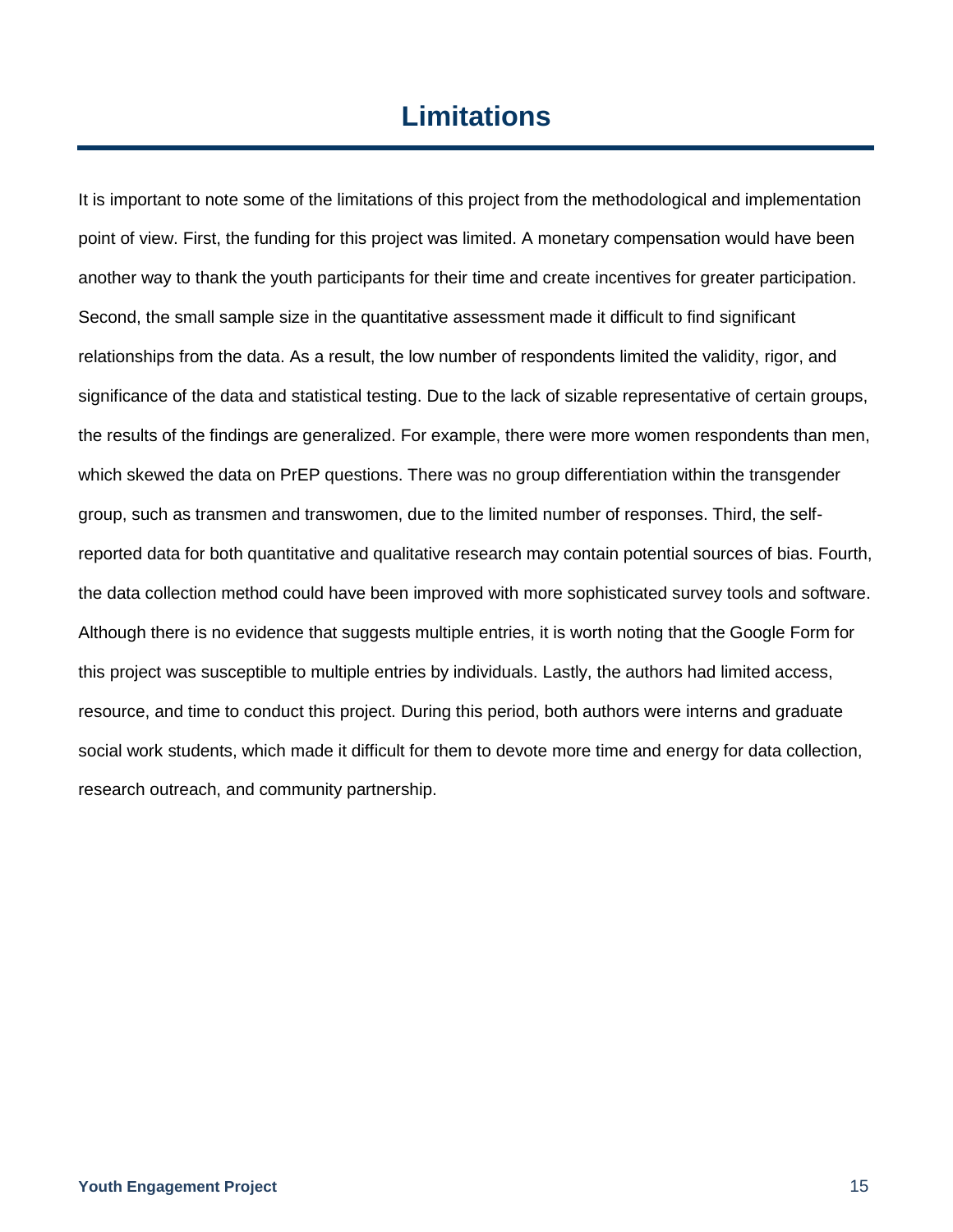# **Acknowledgements**

We would like to thank BAGLY and GLASS staff and youth participants, and the respective youth advisory boards that granted us the privilege to hear their stories. We would like to extend our gratitude to all those who participate in the online assessment and discussion groups. This report would not have been possible without your individual voices. We also want to thank the Massachusetts Department of Public Health (DPH), specifically the Office of HIV/AIDS who are committed to addressing racial disparities across the Commonwealth. The meals provided at the discussion groups were sponsored by DPH. Lastly, we want to acknowledge our supervisors, Barry Callis (DPH), John Gatto (JRI) and Katie Johnson (JRI) for their guidance and advice throughout this project.

*James Vamboi, Jasmin Nalim Choi, May 2017*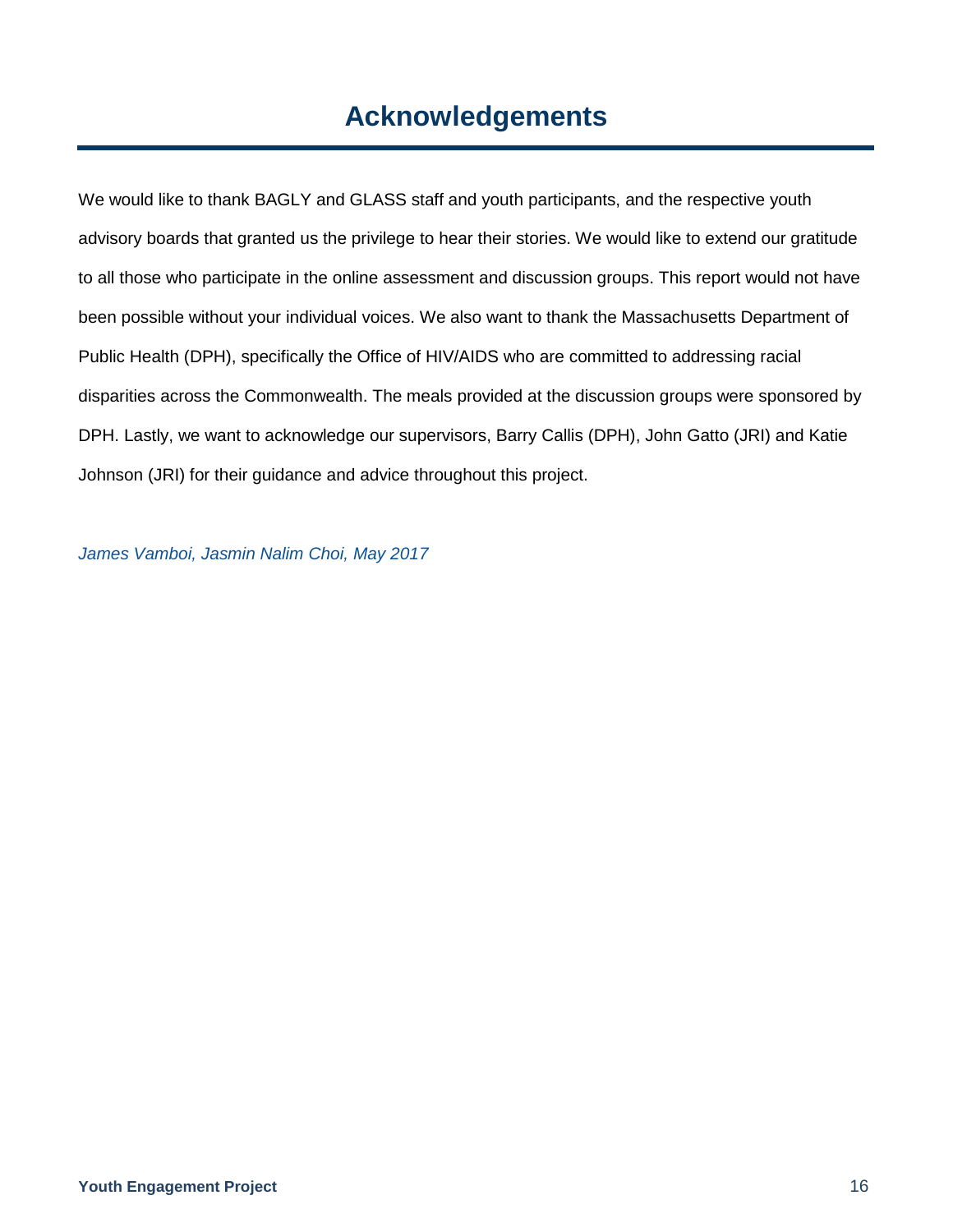#### **James Vamboi**

James Vamboi is the Manager of Individual Giving at Health Leads. Health Leads envisions a healthcare system in which all patients' essential needs are addressed as a standard part of quality care. Prior to Health Leads, James interned with Massachusetts Department of Public Health within the Office of HIV/AIDS for a year and worked on major gift strategy at Newton-Wellesley Hospital Charitable Foundation for two years. James received his BA in Political Science and English from Indiana University of Pennsylvania and his MSW from Boston College in 2017.

#### **Jasmin Nalim Choi**

Originally from Seoul, South Korea, by way of Los Angeles, Jasmin Choi now resides in Boston to pursue her passion as a public health social worker. Jasmin works for Boston University School of Public Health as a researcher in their Community Health Sciences department. In 2017, Jasmin earned her MSW from Boston University, with a concentration in Macro Social Work and a certificate in Group Work. Jasmin is graduating in 2018 with a Master's degree in Public Health with a concentration in Biostatistics and Epidemiology.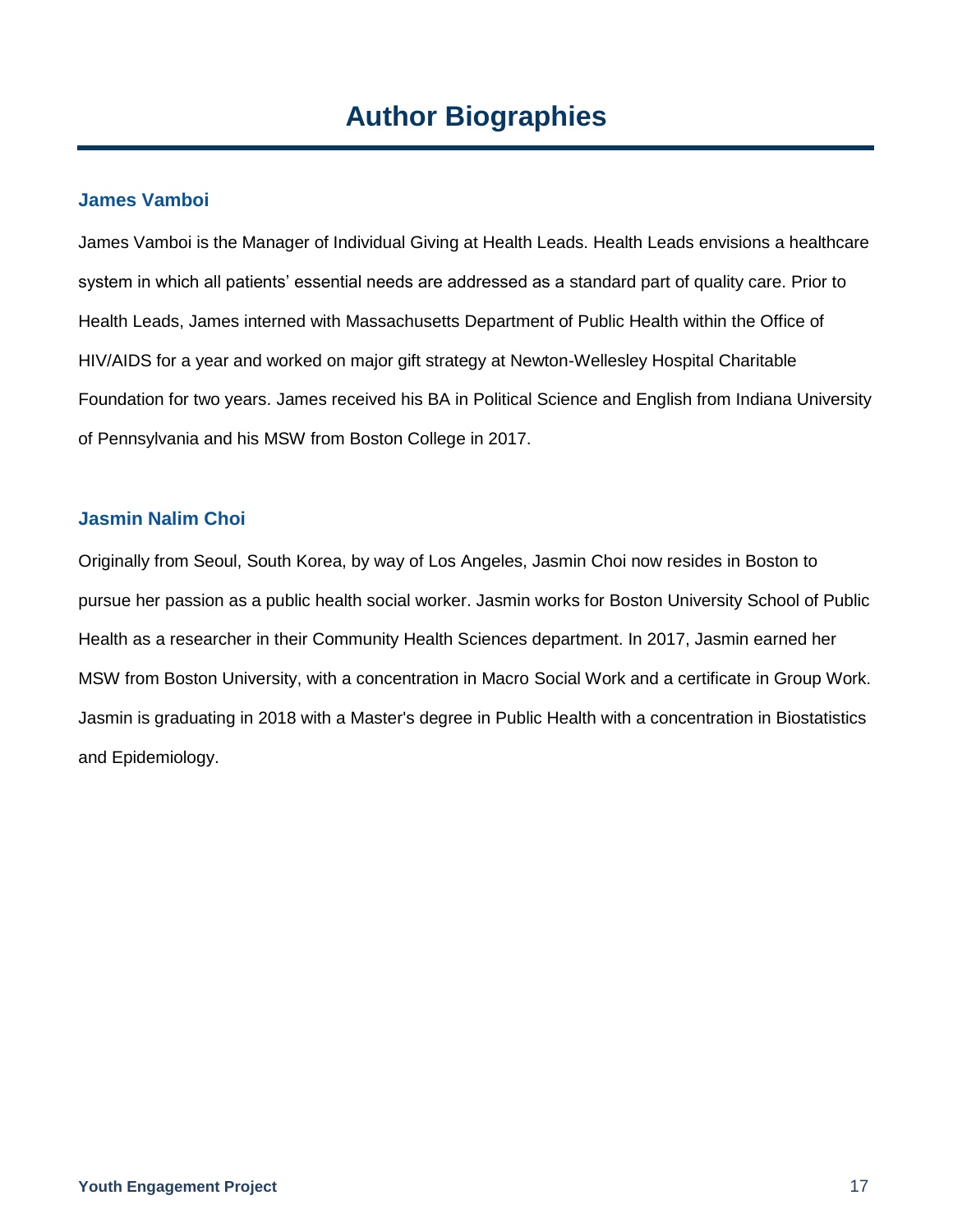# **Bibliography**

CDC. (2015) Diagnoses of HIV infection in the United States and dependent areas, 2014. *HIV Surveillance Report* 2015;26. Vol. 26. Retrieved from http://www.cdc.gov/ hiv/pdf/library/reports/surveillance/cdc-hiv-surveillance-report-us.pdf Massachusetts Commission on LGBTQ Youth. (2016). Annual Policy Recommendations FY 16 Summary. Retrieved from http://www.mass.gov/cgly/FY16RecommendationsSummary%20readable.pdf Massachusetts Department of Public Health. (2016). *Massachusetts Integrated HIV Prevention and Care Plan. HIV/AIDS Services in the Commonwealth: 2017-2021.* Massachusetts Department of Public Health, Bureau of Infectious Disease and Laboratory Sciences, Office of HIV/AIDS. Retrieved from http://www.mass.gov/eohhs/docs/dph/aids/mass-hiv-aids-plan.pdf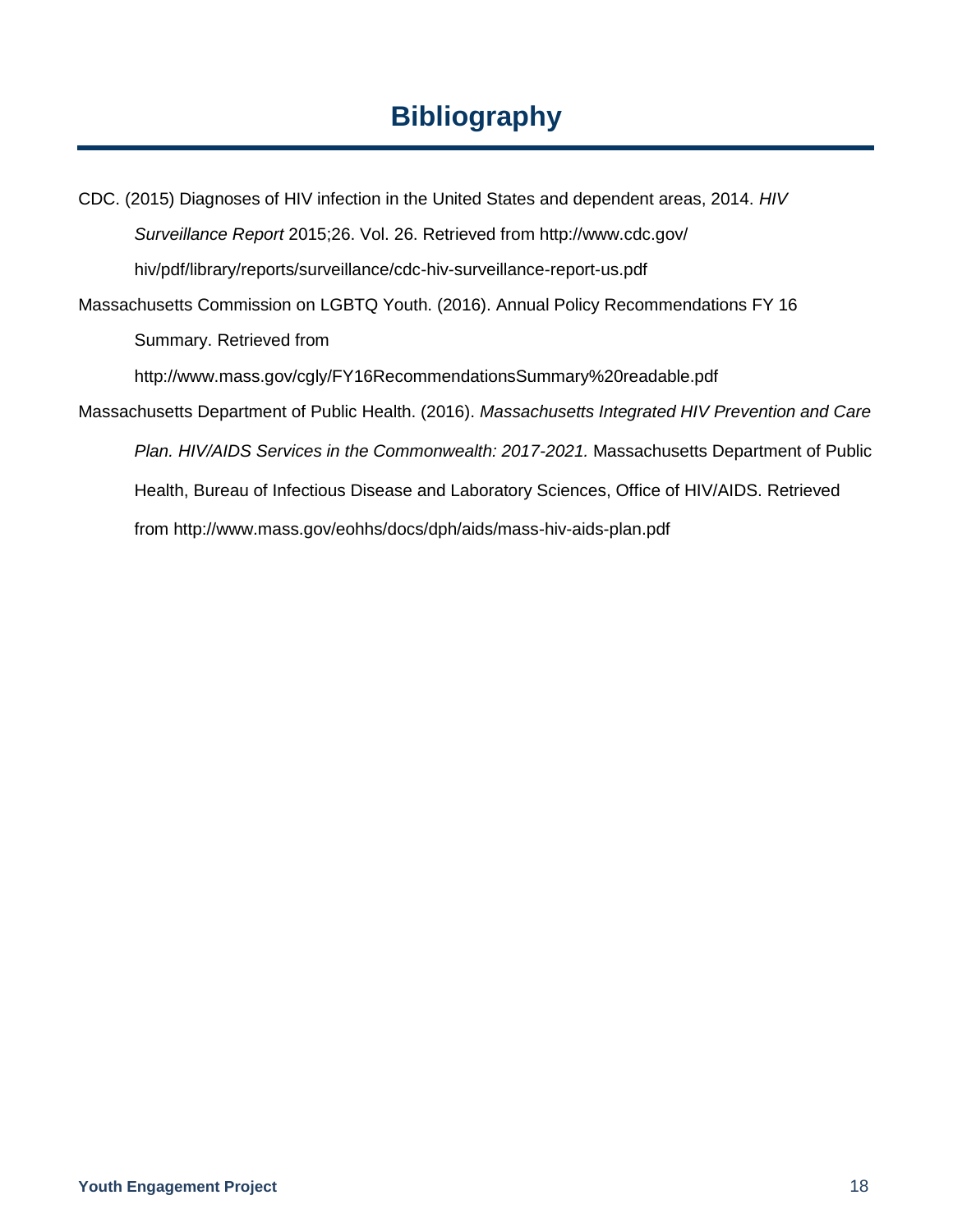# **APPENDIX**

## Appendix A: *Additional Guided Discussion Questions*

- 1. Which qualities of health care providers are important to you?
- 2. Which environmental qualities are important to you in a healthcare setting?
- 3. What experiences (good or bad) have you had in the health centers where you receive care?
- 4. Is PrEP the best strategy in decreasing HIV infections in the state? If not, what do you think the state should explore?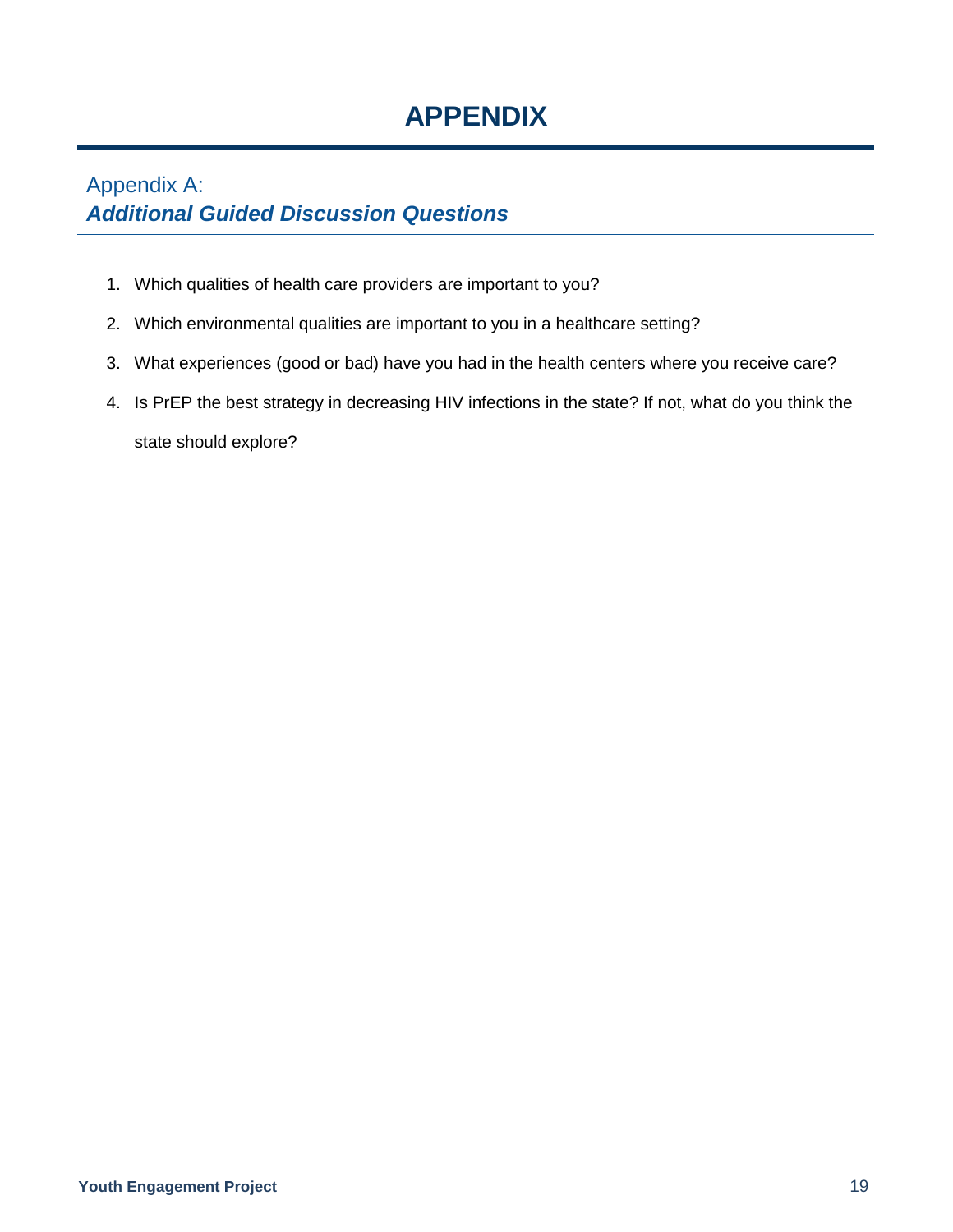### Appendix B: *Assessment Questions and Answer Choices from Google Form*

- 1. I am affiliated with
	- a. GLASS
		- b. BAGLY
	- c. Both
		- d. Neither or Not sure
- 2. I identify as
	- a. African descent/Black/Caribbean
	- b. Arab/Middle Eastern
	- c. Asian or Pacific Islander
	- d. Latina/o/x
	- e. Native/Indigenous
	- f. Multi-Racial
	- g. White/European descent
	- h. Race or ethnicity not listed
	- i. Other
- 3. I identify most as
	- a. Androgynous
	- b. Genderqueer
	- c. Two-spirit
	- d. Transgender
	- e. As a woman or on the feminine spectrum
	- f. As a man or on the masculine spectrum
	- g. Not sure about my gender identity
	- h. Gender identity not listed
	- i. Other
- 4. I identify most as
	- a. Bisexual or pansexual
	- b. Gay
	- c. Lesbian
	- d. Queer
	- e. Questioning (not sure about my sexual orientation)
	- f. Straight
	- g. Sexual orientation not listed
	- h. Other
- 5. What zipcode do you live in?
- 6. How old are you?
- 7. On average, how would you rate your current health status?
	- a. Excellent
		- b. Very Good
		- c. Good
		- d. Fair
		- e. Poor
- 8. Where do you go to receive health care?
	- a. Planned Parenthood
	- b. Boston Medical Center (BMC)
	- c. Mass General Hospital (MGH)
	- d. Beth Israel Medical Center
	- e. Brigham Women's
	- f. Boston Children's Hospital
	- g. Fenway Community Health Center (and/or Sidney Borum Health Center)
	- h. Codman Square Health Center
	- i. Southern Jamaica Plain Health Center
	- j. Mattapan Community Health Center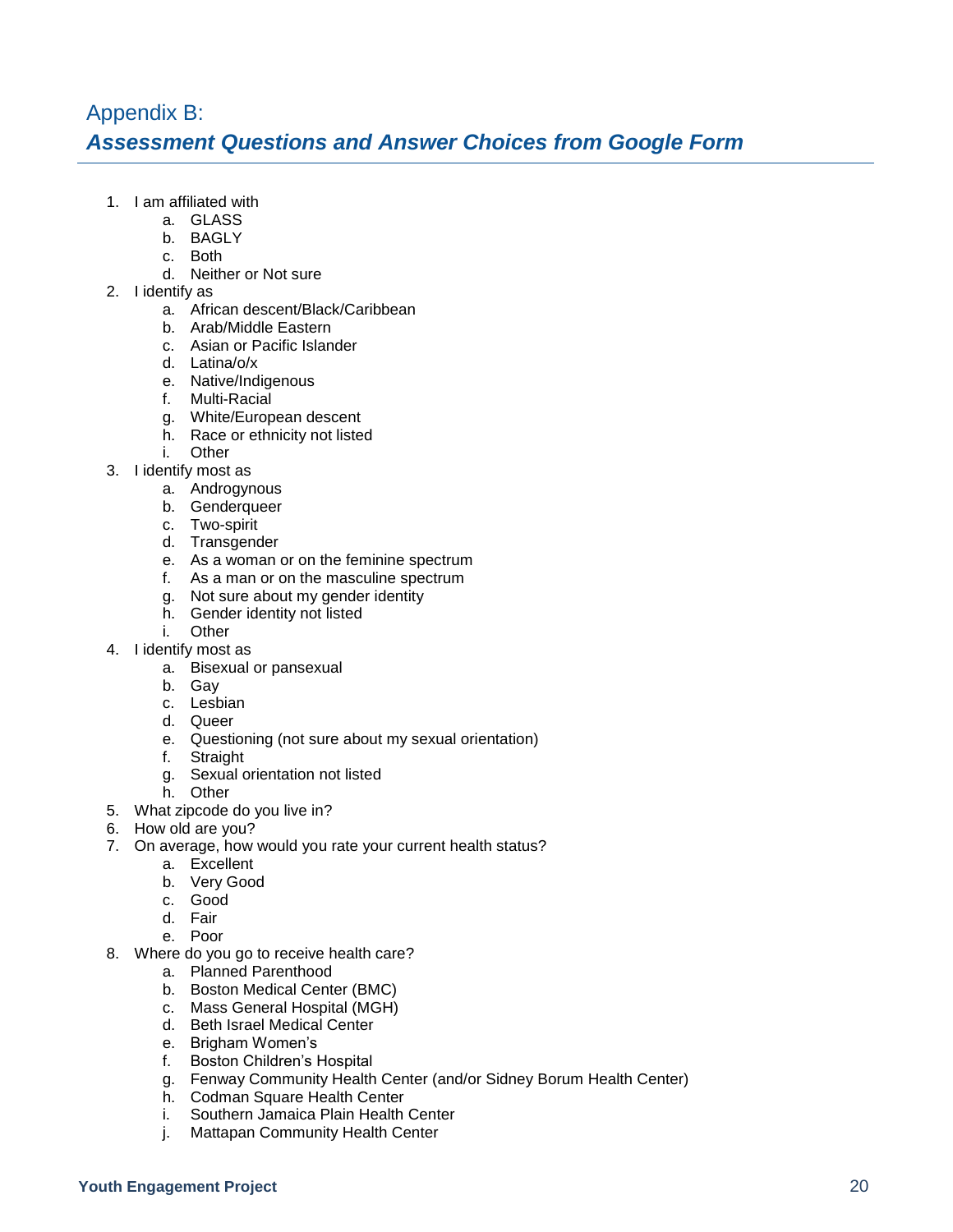- k. Dimock Community Health Center
- l. Whittier Street Health Center
- m. Cambridge Health Alliance
- n. None, I do not receive health care
- o. Rather not say
- p. Other
- 9. When was the last time you saw a health provider?
	- a. 1 Year ago and less
	- b. More than 1 year ago but less than 2 years ago
	- c. More than 2 years ago but less than 5 years ago
	- d. More than 5 years ago
	- e. Never
	- f. Don't know
- 10. What is the ethnic/racial background of your recent health care provider?
	- a. African descent/Black/Caribbean
	- b. Arab/Middle Eastern
	- c. Asian or Pacific Islander
	- d. Latina/o/x
	- e. Native/Indigenous
	- f. Multi-Racial
	- g. White/European descent
	- h. Race or ethnicity not listed
	- i. Other
- 11. I feel my health provider is aware of the issues in my community. (By issues, we mean gentrification, trauma, policing and transportation limitations)
	- a. Strongly agree
		-
		- b. Agree
		- c. Neutral
		- d. Disagree
		- e. Strongly disagree
	- f. Not applicable or Don't know
- 12. What was your experience like the last time you visited your health care provider's office?
	- a. My provider listened and responded to my needs
		- b. Disrespected
		- c. lanored
		- d. Treated like I was disgusting
		- e. Verbally harassed
		- f. Physically attacked or assaulted
		- g. Not applicable. I have not tried to access health care
		- h. Other
- 13. How often do you feel safe in healthcare setting?
	- a. Never
	- b. Rarely
	- c. Sometimes
	- d. Often
	- e. Not applicable
- 14. I had to teach my health provider about LGBQ and/or transgender/gender nonconforming people in order to get appropriate care.
	- a. Yes
	- b. No
	- c. Not applicable or Not sure
- 15. Do you know where to go to find affirming healthcare? (By affirming, we mean supportive of you as an LGBTQ and/or person of color)
	- a. Yes
	- b. No
- 16. When was the last time you had an HIV or STI test?
	- a. 1 Year ago and less
	- b. More than 1 year ago but less than 2 years ago
	- c. More than 2 years ago but less than 5 years ago
	- d. More than 5 years ago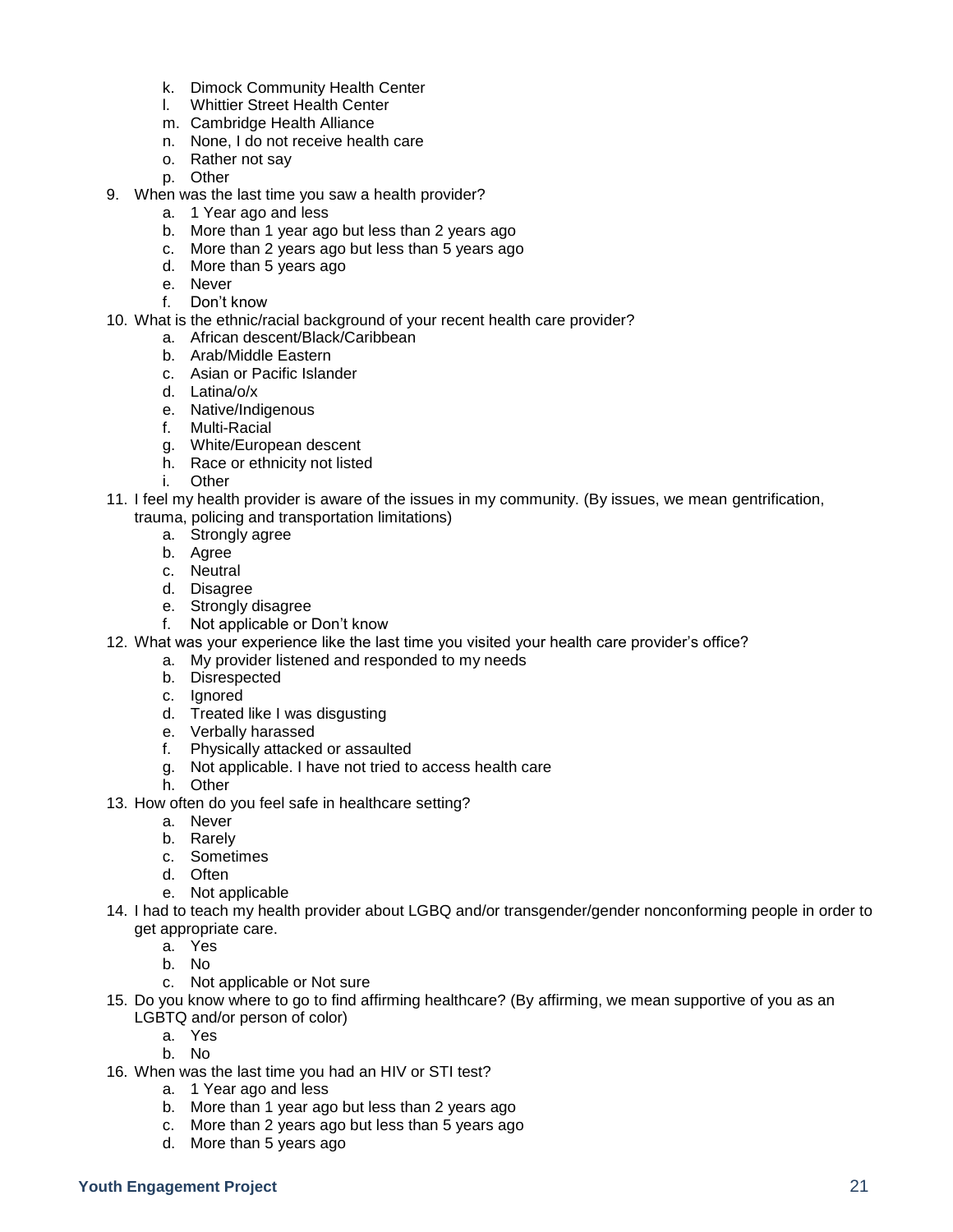- e. Never
- f. Rather not say
- 17. What were the results of the last HIV or STI test?
	- a. HIV negative
	- b. HIV positive
	- c. Chlamydia negative
	- d. Chlamydia positive
	- e. Gonorrhea negative
	- f. Gonorrhea positive
	- g. Syphilis negative
	- h. Syphilis positive
	- i. Don't know
- 18. Has your health care provider ever recommended or mentioned PrEP to you? (PrEP is Pre-exposure Prophylaxis and it's the use of anti-HIV medication that keeps HIV negative people from becoming infected)
	- a. Yes
	- b. No
	- c. Don't know
- 19. Do you currently use Truvada as PrEP?
	- a. Yes
	- b. No

If YES, then skip Question 20 and end assessment.

If NO, then continue.

#### 20. I don't use PrEP because

- a. I don't want to take a pill everyday
- b. I'm uncomfortable asking my healthcare provider about it
- c. My insurance company doesn't fully cover it
- d. Can't afford it
- e. I take other pills daily
- f. Condoms protect me from other sexually transmitted infections, not just HIV
- g. My current circumstances and behaviors put me at a low risk of HIV infection
- h. I'm in a committed relationship, and I trust my partner
- i. I don't want my parent/guardian/caregiver to discover I'm sexually active
- j. Not applicable
- k. Other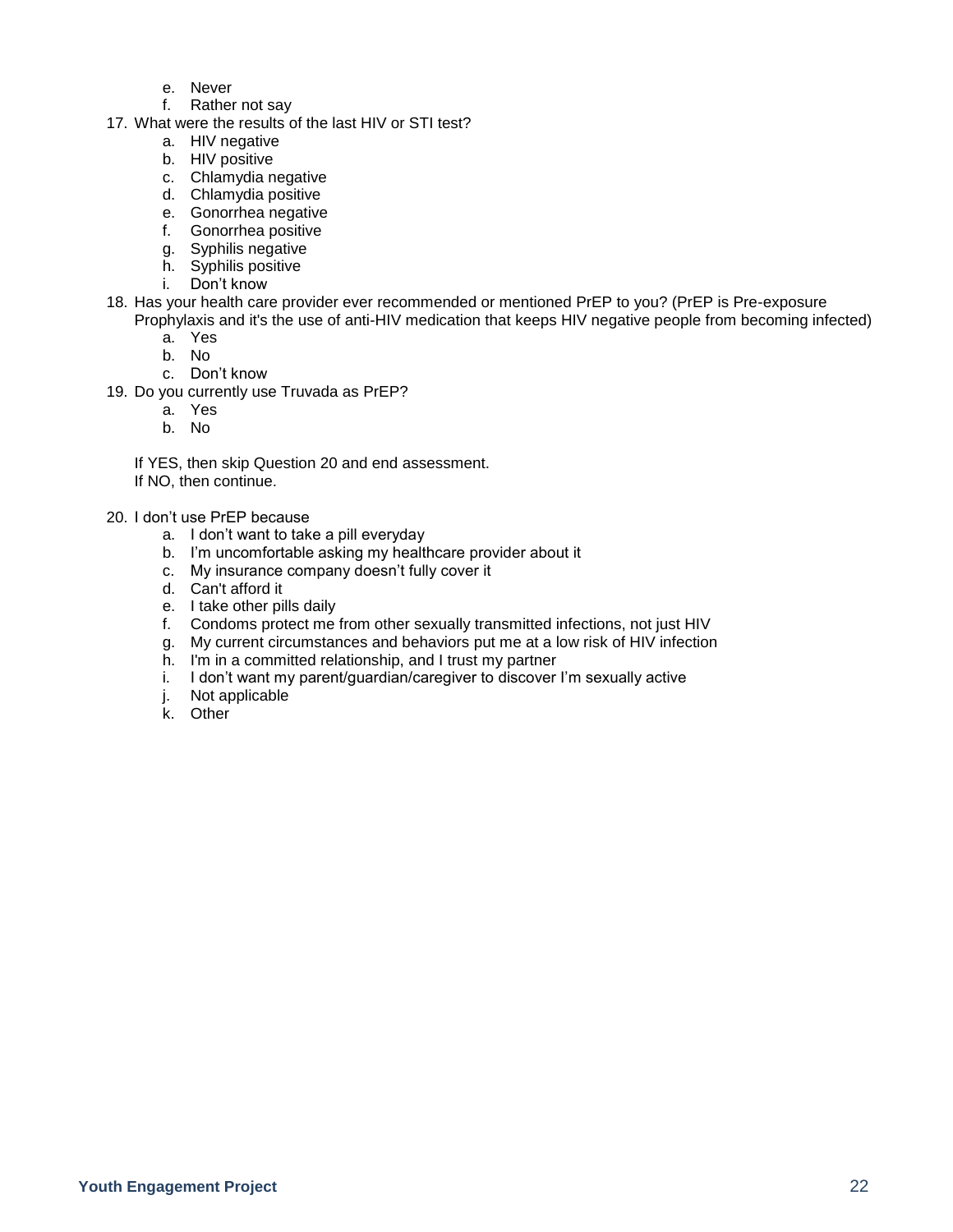# Appendix C: *Data Tables*

| Table 1. Respondent characteristics (N=56) |                     |            |  |
|--------------------------------------------|---------------------|------------|--|
| Variable                                   | Mean (range, SD)    | Percentage |  |
| Age                                        | 21.25 (17-28, 2.55) |            |  |
| Race                                       |                     |            |  |
| Non-Hispanic White                         |                     | 41%        |  |
| Black, Hispanic                            |                     | 39%        |  |
| Gender                                     |                     |            |  |
| Transgender                                |                     | 18%        |  |
| Cis Man                                    |                     | 16%        |  |
| Cis Woman                                  |                     | 45%        |  |
| Genderqueer                                |                     | 9%         |  |
| Sexual orientation                         |                     |            |  |
| Gay                                        |                     | 13%        |  |
| Bisexual, pansexual                        |                     | 23%        |  |
| Queer                                      |                     | 38%        |  |
| Lesbian                                    |                     | 5%         |  |
| Straight                                   |                     | 7%         |  |
| Perceived-Health                           |                     |            |  |
| Excellent                                  |                     | 7%         |  |
| Very Good                                  |                     | 30%        |  |
| Good                                       |                     | 48%        |  |
| Fair                                       |                     | 9%         |  |
| Poor                                       |                     | 4%         |  |
| <b>Health Service Utilization</b>          |                     |            |  |
| Less than a year ago                       |                     | 88%        |  |
| 1 to 2 years                               |                     | 11%        |  |
| 2 to 5 years                               |                     | 2%         |  |
| Race of the provider                       |                     |            |  |
| White                                      |                     | 80%        |  |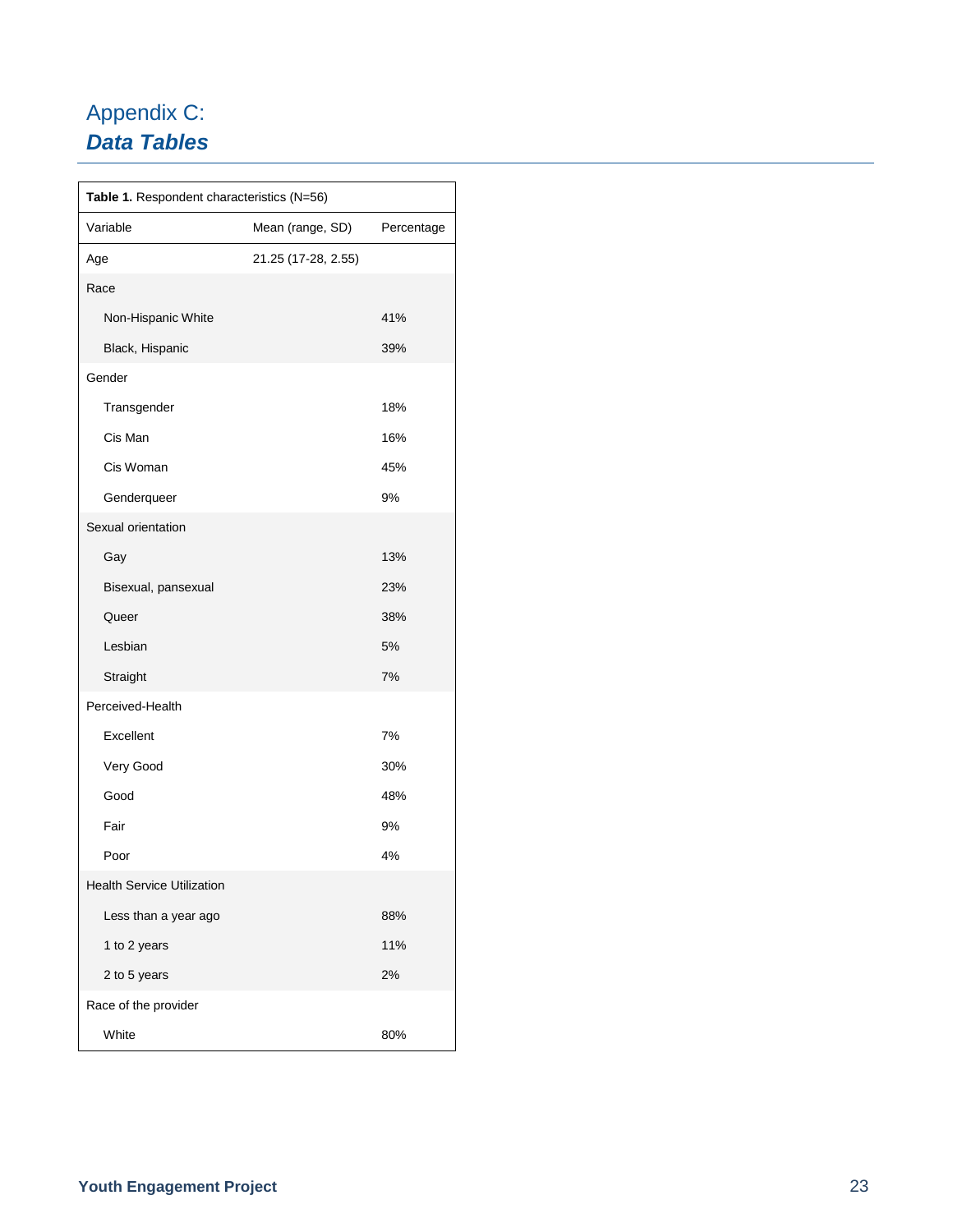| Table 2. Respondents' reports of their health care interactions by racial group |                   |                             |                              |
|---------------------------------------------------------------------------------|-------------------|-----------------------------|------------------------------|
| Perceived characteristics                                                       | White<br>$(N=23)$ | People of color<br>$(N=33)$ | P-value<br>$(\alpha = 0.05)$ |
| Provider's awareness of community issues                                        |                   |                             |                              |
| Positive                                                                        | 30%               | 42%                         | 0.36                         |
| Neutral                                                                         | 26%               | 24%                         | 0.86                         |
| Negative                                                                        | 22%               | 24%                         | 0.86                         |
| Experience with office                                                          |                   |                             |                              |
| Listened, responded                                                             | 78%               | 82%                         | 0.71                         |
| Disrespected, ignored                                                           | 22%               | 18%                         | 0.71                         |
| Safety in health care setting                                                   |                   |                             |                              |
| Often                                                                           | 30%               | 42%                         | 0.36                         |
| Sometimes                                                                       | 61%               | 39%                         | 0.10                         |
| Rarely                                                                          | 9%                | 18%                         | 0.34                         |
| Had to teach providers about LGBTQ+                                             |                   |                             |                              |
| Yes                                                                             | 22%               | 21%                         | 0.93                         |
| <b>No</b>                                                                       | 43%               | 55%                         | 0.37                         |